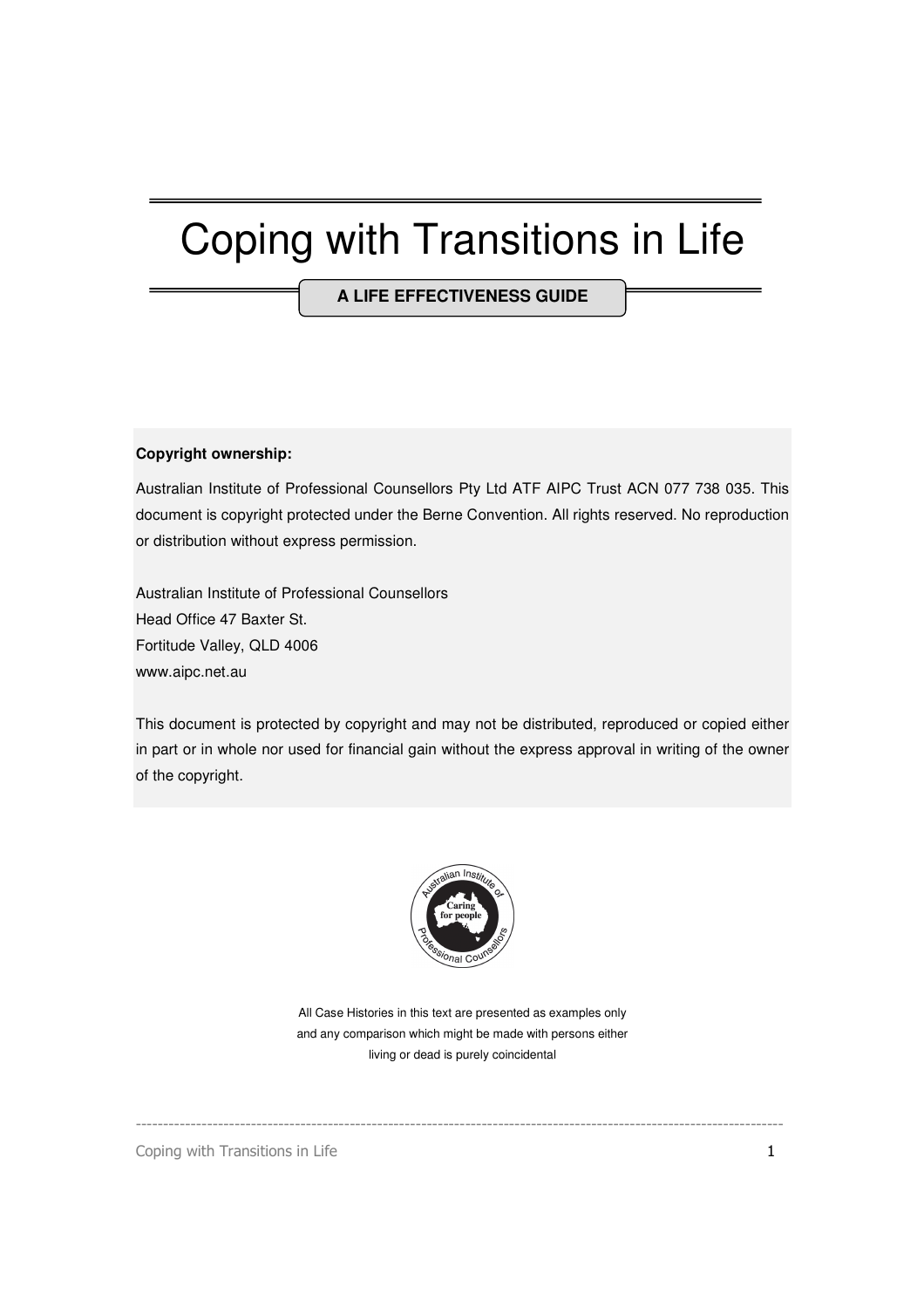# Coping with Transitions in Life

A LIFE EFFECTIVENESS GUIDE

## **CONTENTS**

Coping with Transitions in Life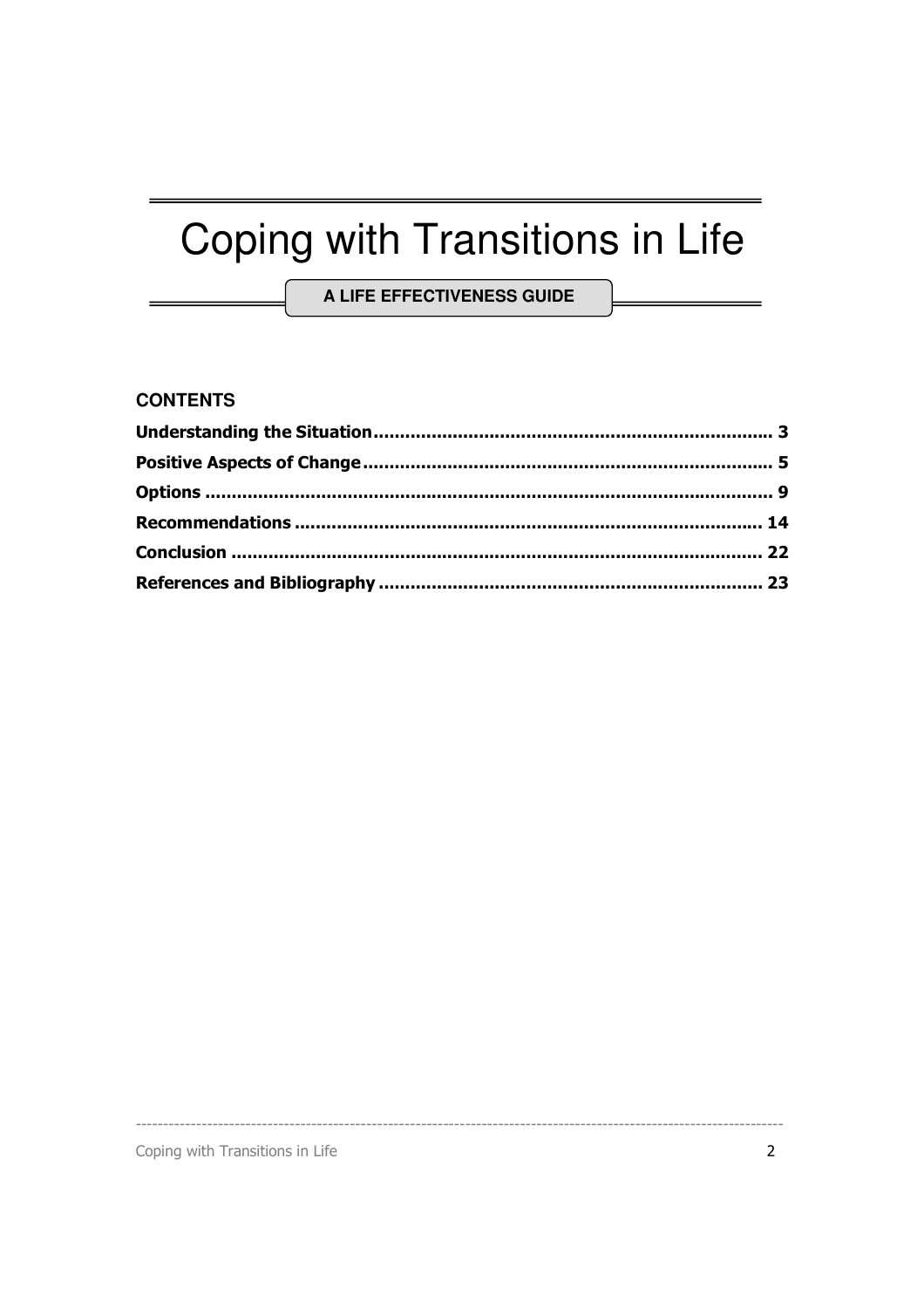'It isn't so much that hard times are coming; the change observed is mostly soft times going'

Groucho Marx (cited in The New International Websters Pocket Quotation Dictionary, 1997: 36)

# Understanding the Situation

Transition is often seen as being synonymous with change. Transition as a term tends to have a more organic quality to it (as distinct from a mechanical quality), reflecting in human terms a change in a person's life situation and journey through life. Transition can also mean something different to being transformed, although transformation can and often does occur for many people. Not everyone becomes transformed into someone positive and new because of changing situations or circumstances. Some people cling desperately to the world that they know, to their habits and patterns of thinking and behaviour, even if the world and many people in it are changing around them. They are likely to have lots of difficult problems in life, including social and emotional ones. Some people have change suddenly thrust upon them so much so that they have little time to effectively adapt and harness their individual resources. Some people thrive with change, and some may even lead change for themselves and others.

Transition and change are an inevitable part of human lives. Our lives are ever changing especially in our highly technological, highly communicable, and consumerist world. In any case our physical bodies are constantly changing from birth until death with regeneration and degeneration a cyclical part of our existence. Recent research indicates that even our brains are ever changing adapting in response our experiences of the world around us and also gradually deteriorating as we age.

Some transitions or change can be quite sudden or unexpected and can be stressful (e.g., death of a spouse or child) or exciting (e.g., finding out you are pregnant or gaining an award or a prize). Some transitions can be gradual, almost unnoticeable or insidious. Even with a change that is exciting or wonderful, change can still be stressful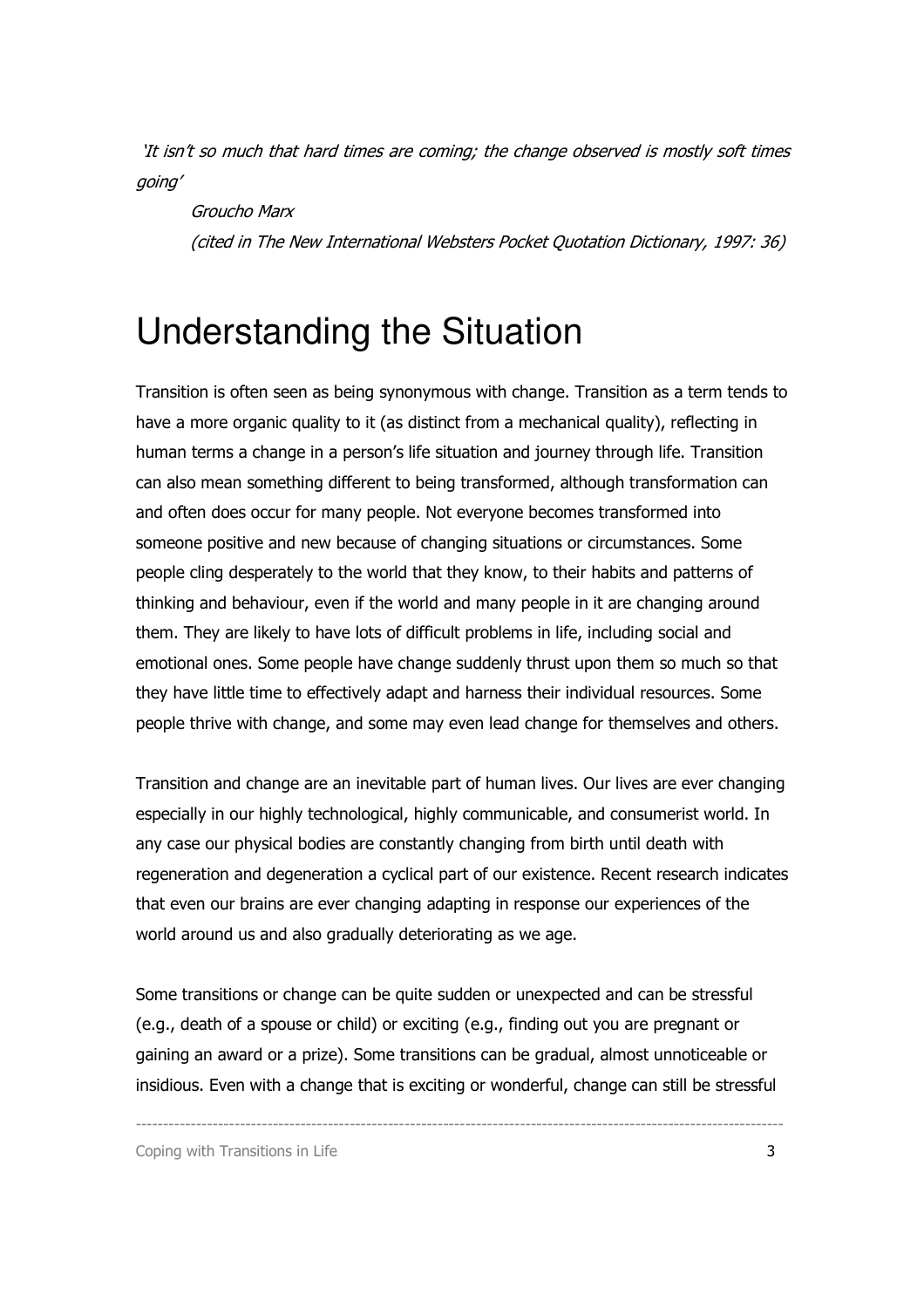(e.g., problems with a pregnancy, change in workload). Adjustments in one's life are often needed, and this can be uncomfortable especially if adjustments need to be made quickly. Some people are scared of losing control of their life situation when a change or transition occurs. Roles and responsibilities can change – a new mother or father suddenly have this little baby to cope with for example, and work involves caring and nurturing and protecting – changing nappies, making decisions about cloth or disposable nappies and the effects on the environment, feeding, burping, comforting and cuddling, strollers, travelling arrangements are just a few of the things that new parents suddenly become confronted with. Many people who retire hold wonderful fantasies about moving to the coast, leisure and travelling. However unless they have a strong financial base, a reduction in money may require a reduction in existing lifestyle and certainly the more extravagant of their dreams. Farmers too have difficulties in retirement transition and intergenerational transfer of their farms. Often family tensions become almost intolerable as farm succession issues go to court and family members are pitched against one another. Similar transition issues also occur in family businesses.

Obviously major transitions occur for all people throughout life including various transitions during childhood development, transition from a child to adolescence, then young adulthood, middle age, old age and older old age. Women also experience menopause in particular in their 40's and 50's, and changes in behaviour and thinking occur for many women in addition to physical problems such as 'hot flushes' and osteoporosis. Men have been particularly susceptible to cardiovascular diseases and prostate cancer as they age into their 50's and 60's and to prevent the risk, major changes are required in their lifestyles including altering factors such as diet, exercise, tobacco use, and ensuring regular health checks and so on. Some people have made almost miraculous changes from being say a criminal to a respectable member of a community.

----------------------------------------------------------------------------------------------------------------------

Coping with Transitions in Life 4 and 2008 and 2008 and 2008 and 2008 and 2008 and 2008 and 2008 and 2008 and 2008 and 2008 and 2008 and 2008 and 2008 and 2008 and 2008 and 2008 and 2008 and 2008 and 2008 and 2008 and 2008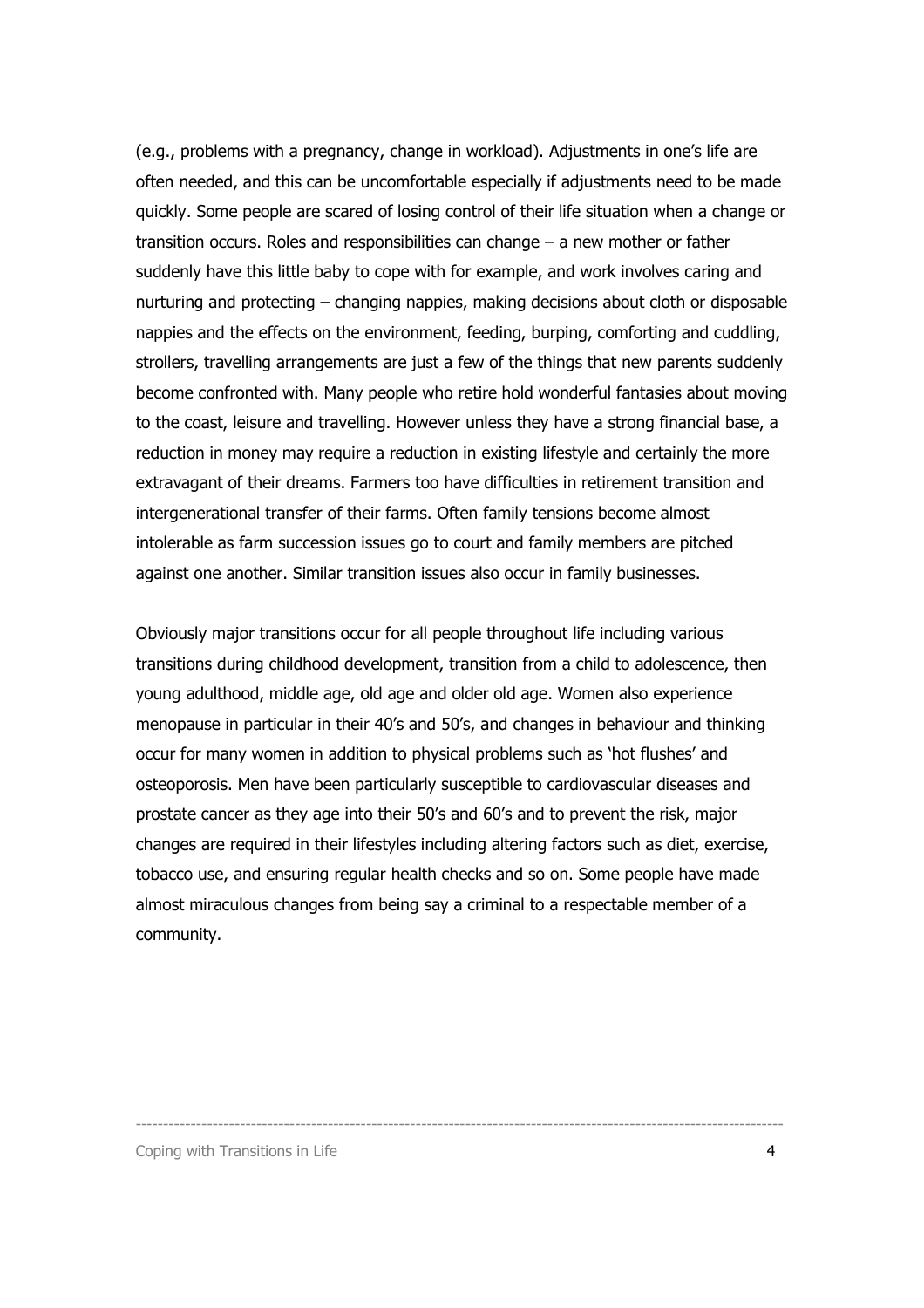# **Positive Aspects of Change**

So far we have focused on theory that tends to paint a difficult picture of transition or change. Remember that life is a dynamic or cyclical balance of negatives and positives. Let's explore some potential positives? The Ceridian foundation (2002: 3-4) is a source for the following insights into positive change.

- $\triangleright$  The creation of new opportunities. Without change survival would be impossible. Culture, agriculture, education, business would all fail. You don't have to like all aspects of change (there may be some disadvantages or even teething problems with some change) but there may be useful or interesting benefits as well. Studies of some communities and sects (and they are extremely rare) that have denied change of any sort and prevented the flow of people and information to and from the communities and development of any new ideas have been found to be totally unsustainable and have survived no more than a few generations before breaking up. Similarly if an individual or a family is resistant to change, they will also fail to adapt and significant health and other problems will be inevitable in their lives. New opportunities may arise out of a change in employment, or a change in learning, or a change in eating and exercise (maybe look sexier), or a change in a political party, a change based upon research evidence and so on.
- $\triangleright$  **Keeping you flexible** avoiding getting set in your ways and do try being open to new ideas and ways of working or living. They may not always work but they keep your mind open to suggestions and forming creative solutions or approaches to coping.
- $\triangleright$  **Building self-confidence** Change and personal growth and development have been well established in research findings. Being in one's own comfort zone can lead to some contentment for a while, but as time goes on you lose or don't acquire confidence and abilities and skills and become out of touch. This can lead to social isolation and feelings of marginalisation or alienation as others around you function more effectively in a changing world.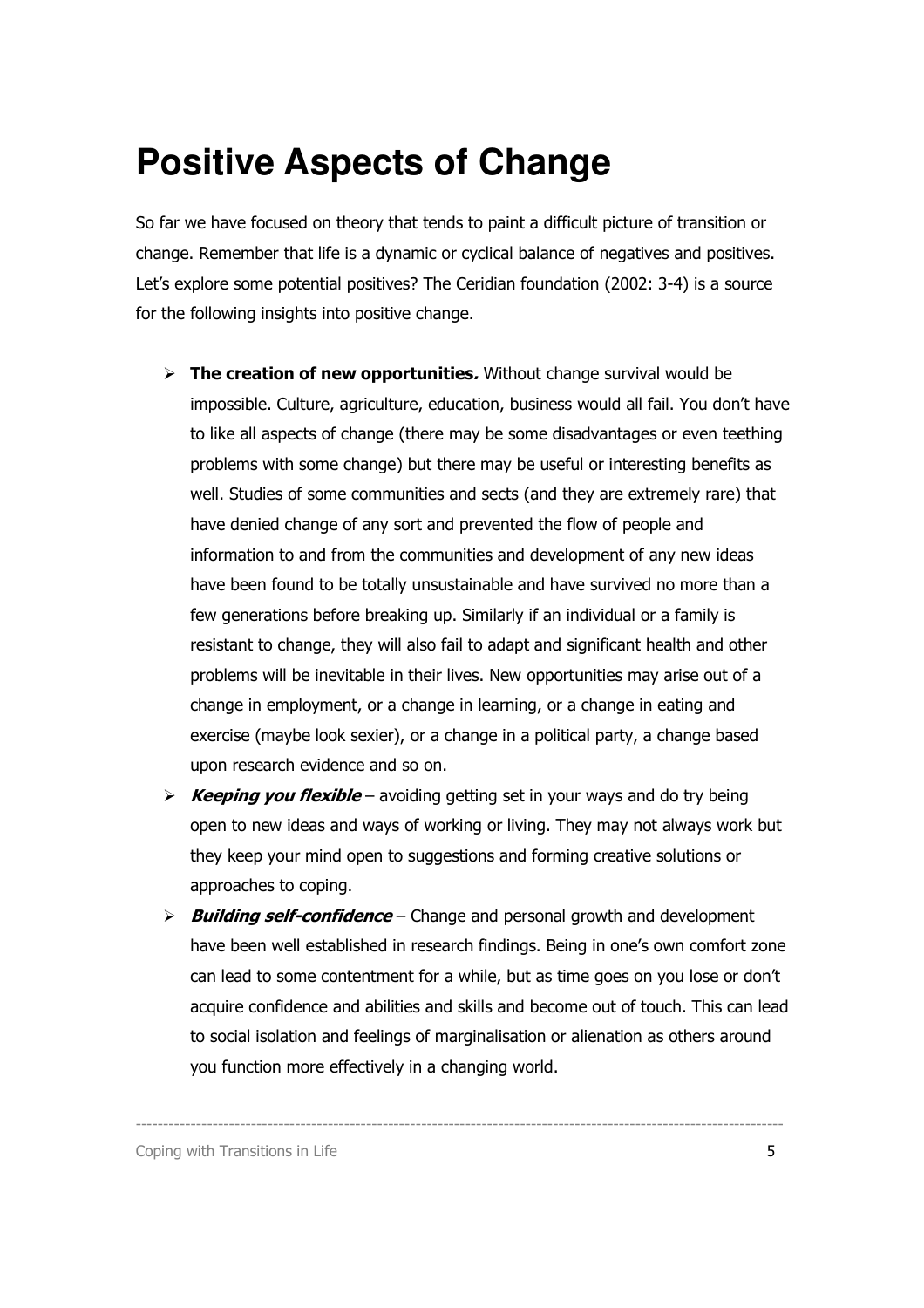- $\triangleright$  You can be educated the most obvious area is learning from research and how this can lead, for example, to exciting and important new scientific and medical advances, or lead to understanding healthier ways of living.
- You can focus on your priorities there are opportunities to develop new perspectives, and the pressure of change can force you to make decisions or problem-solve – a bit painful perhaps but it really focuses your attention to what you believe is valuable or important to you as a reason for adopting the change.
- $\triangleright$  It can build your strengths with each change and adaptation people have degrees of success and with each experience of coping with change, self-worth and self-esteem develop and provides resilience or strength and knowledge to deal with further changes when they occur.

As indicated above, stress can accompany even favourable experiences of transition or change. Therefore we need to know what sort of problems that stress can cause.

## Affects of stress include:

- $\triangleright$  Headaches
- $\triangleright$  Anxiety
- $\triangleright$  Fatique
- $\triangleright$  Heart palpitations
- $\triangleright$  Insomnia (difficulty in sleeping or getting to sleep)
- $\triangleright$  Overeating or other eating disorders
- $\triangleright$  Mood swings
- $\triangleright$  Poor concentration
- $\triangleright$  Stomach upsets and other digestive problems
- $\triangleright$  Neck and back aches
- $\triangleright$  Dental problems from grinding teeth
- $\triangleright$  Depression
- $\triangleright$  Alcohol or drug abuse
- $\triangleright$  Sexual problems

### • Understanding your feelings and emotions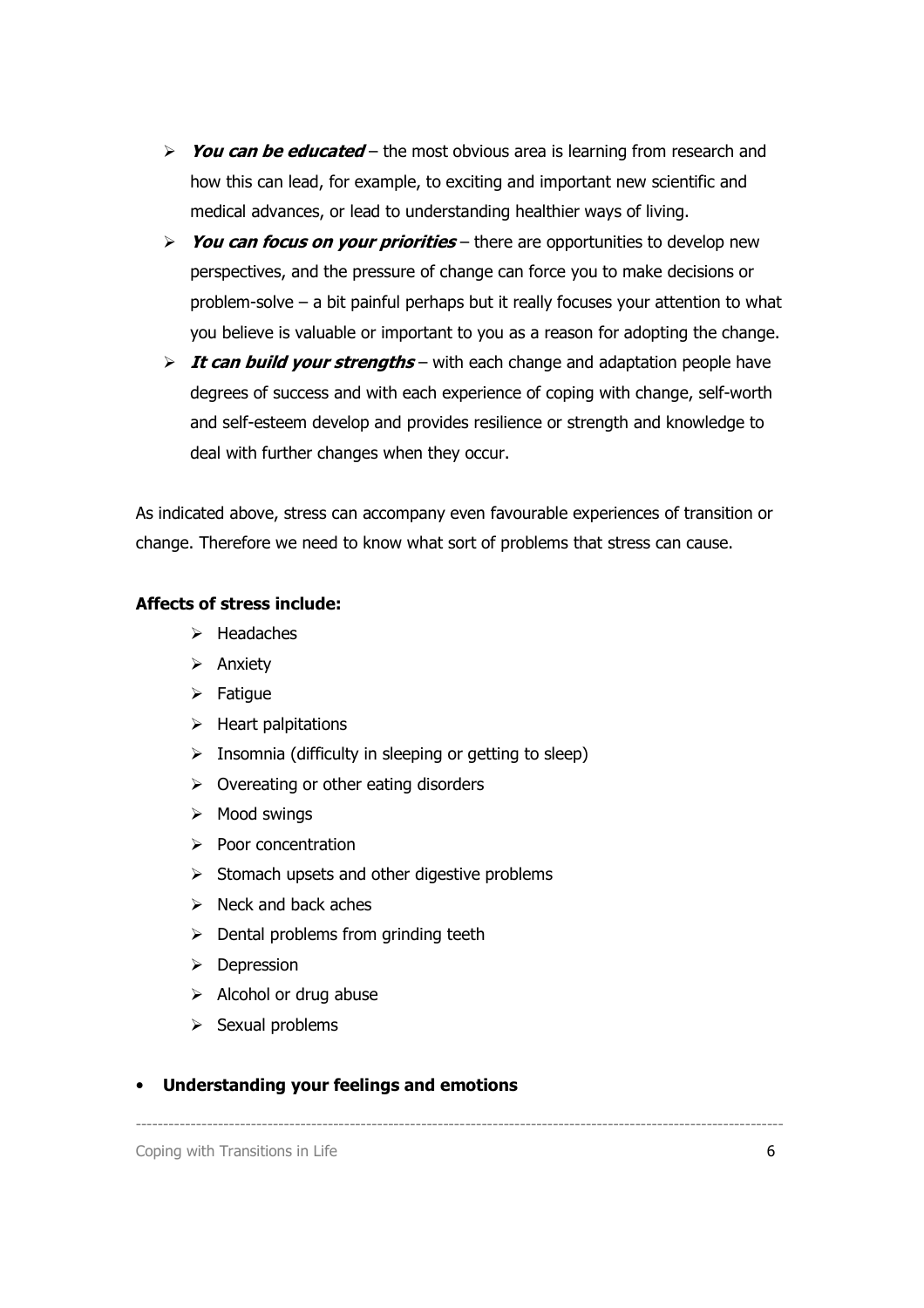Obviously there may be many different feelings and emotions that a person could experience depending on the situation or circumstances. One person may fear change whilst another may revel in it and enjoy the challenges. A child about to enter early adolescence may also have a sense of fear or anxiety about what changes to expect, embarrassment about bodily changes, heightened sexual desires and bodily discharges. A woman nearing 50 may begin to worry about menopause and may harbour fears of getting breast cancer or osteoporosis. A young adult married man with a family may fear that he might lose his job and be unable to provide for his family. A child may fear going to school for the first time away from his parents.

Fear of the unknown is often something that people worry about when a change occurs that could impact seriously on their lives. The stress response innervates the autonomic nervous system and people can either fight the stressors that are causing their stress or fly away from the stressors and hide or avoid them. People may even become quite depressed because of a transition in their life and their circumstances and their behaviour and mood can adversely affect other people around them such as relatives, workmates, friends and so on.

According to 'Spot, Seek, Solve – Depression' (a mental health promotion initiative of Hunter New England Area Health Services, 2001-2006), Symptoms of Depression (which may directly relate to loneliness) may include feeling:

- $\triangleright$  Down
- Worthless
- > Hopeless
- $\triangleright$  Angry
- $\triangleright$  Tired & Irritable
- $\triangleright$  Suicidal

### And/or finding it hard to:

 $\triangleright$  Sleep (not enough sleep, sleeping too much and/or waking up early in the morning)

----------------------------------------------------------------------------------------------------------------------

 $\triangleright$  Concentrate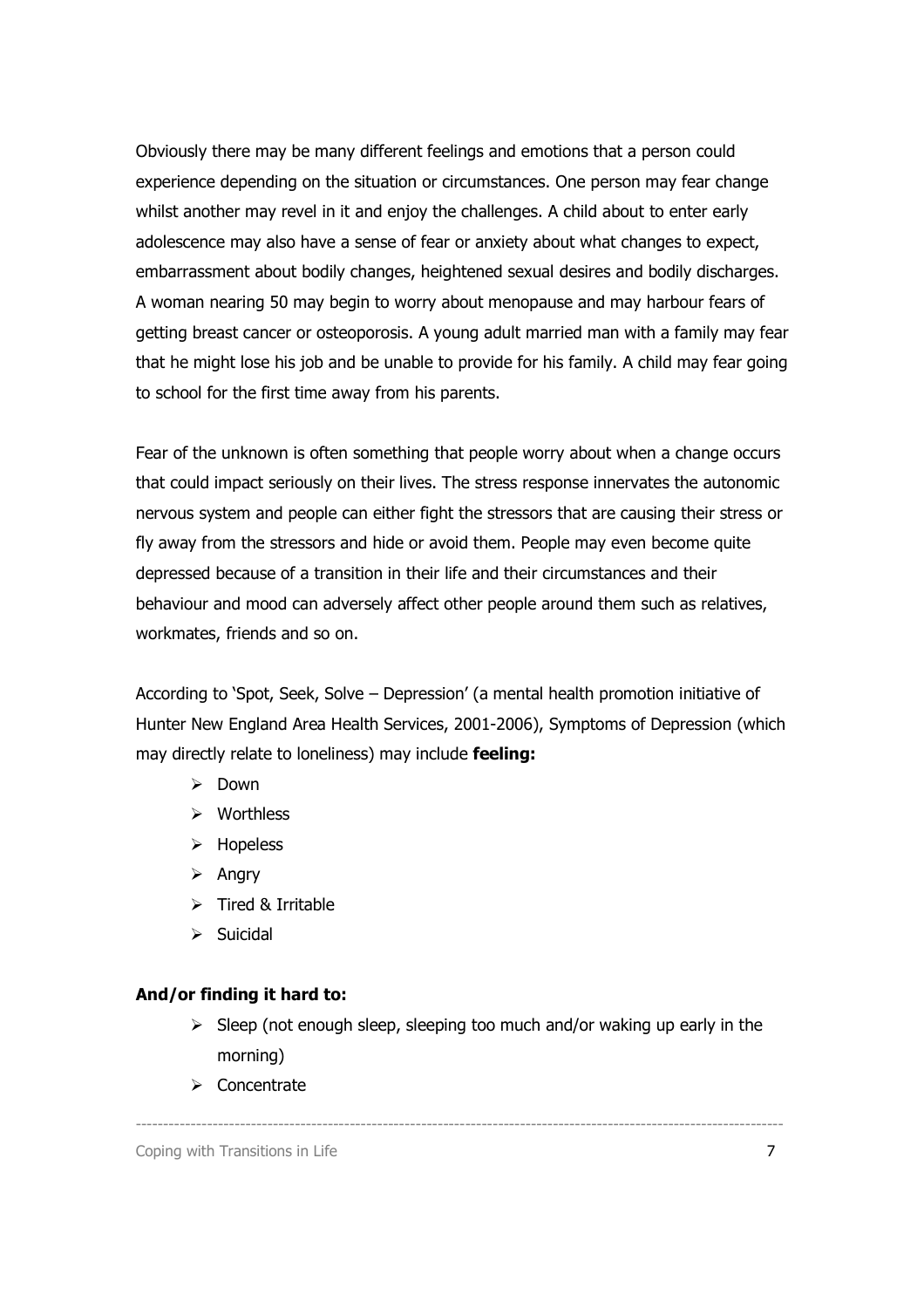- $\triangleright$  Control your moods
- $\triangleright$  Enjoy the things you usually like
- $\triangleright$  Eat regularly

### Other symptoms may include:

- $\triangleright$  having aches and pains for no apparent reason
- $\triangleright$  being extremely pessimistic
- $\triangleright$  losing interest in other people and not caring what happens
- $\triangleright$  having a sense of failure or guilt
- $\triangleright$  Loss of outward affection and going off sex

It is important to try to understand your own feelings and emotions because everyone's situation and circumstances will usually be quite different.

----------------------------------------------------------------------------------------------------------------------

 $\gamma$  Coping with Transitions in Life  $\gamma$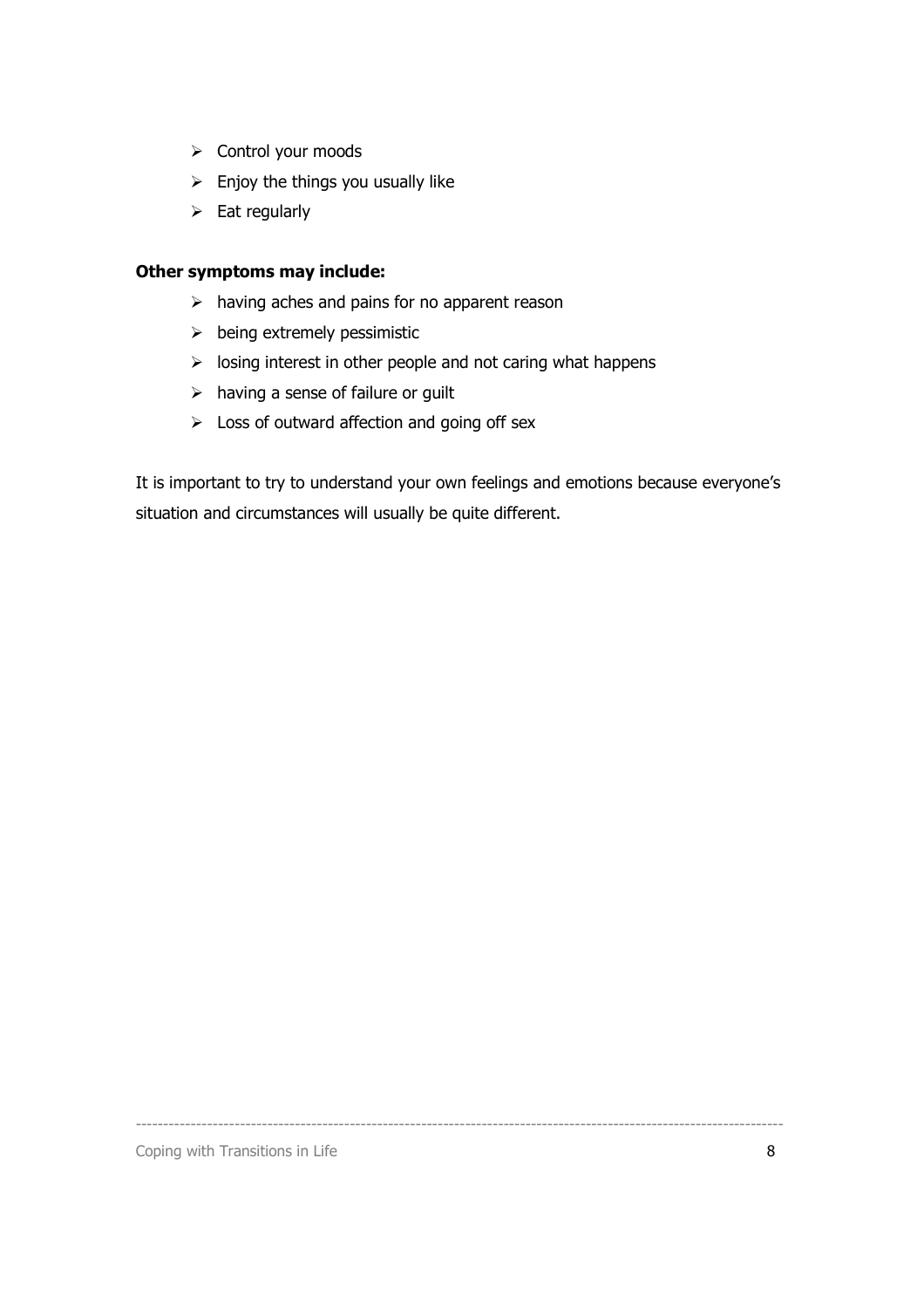# **Options**

# • Defining ineffective options

Again it is a bit difficult to define ineffective options simply because it is easier to describe those situations where people have ineffective options to react to change. Nonetheless some ineffective options may include:

- $\triangleright$  Denying that a change is occurring;
- $\triangleright$  Not being aware of one's environment of change that is emerging over time.
- $\triangleright$  Not planning properly for change even when it is predictable (e.g., as in retirement or changing jobs or moving house or schools);
- $\triangleright$  Overreacting to possible consequences that change might bring;
- $\triangleright$  Listening to gossip and misinformation about what change might lead to;
- $\triangleright$  As a consequence not understanding the process of change and the likely outcomes (not doing one's homework so to speak);
- $\triangleright$  Ignoring or pretending that the change will go away;
- $\triangleright$  Letting your defences down giving in to stress and withdrawing or changing behaviour and thinking in a negative way – becoming depressed;
- $\triangleright$  Having few social support networks and friends to help you out when needed.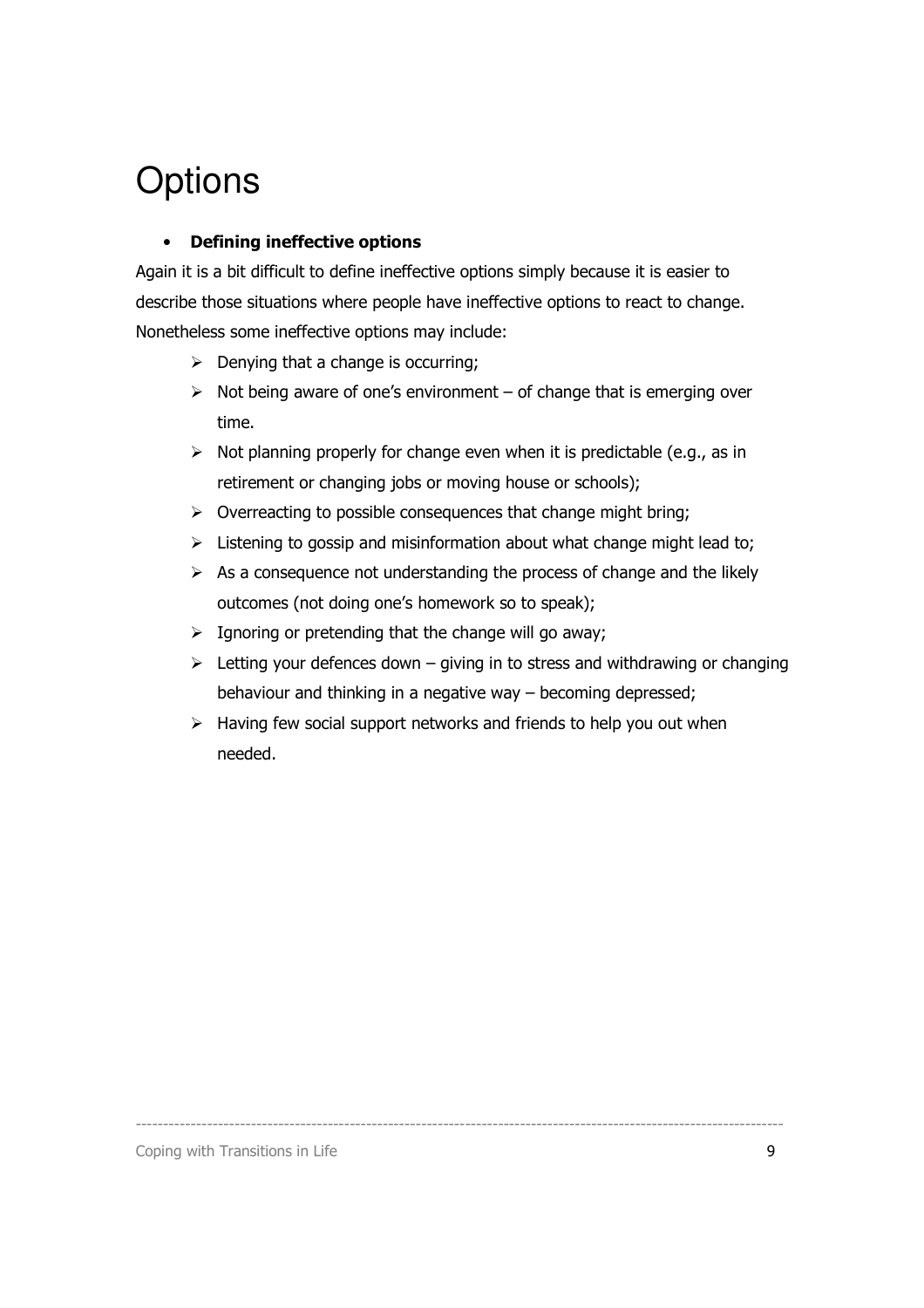#### Case Examples

#### Case Study One – Sally

Sally is an 18 year old girl who has just completed her High School Education. Sally has done exceptionally well in her exams, but has no idea what she wants to do with her life and what she wants to study at university. Sally tells her friend Jody that she is really anxious because her parents are expecting her to leave home next year and move to another city to study at a good university there. Sally has never had much responsibility in her life and has relied on her parents to make most of the big decisions for her. Sally feels that it is all too much for her and she decides not to apply at all. Sally is too scared to tell her parents. Sally just wants to work at the local fish and chip shop and pretend that everything will go on as it always has.

#### What is problematic here?

Well maybe nothing is too problematic here, except that Sally is pretty confused and ambivalent about her future. A big change or transition is looming, and under the stress and pressure, Sally opts for an easy solution – one she can gain satisfaction from without too much effort. Furthermore, Sally has not been open or honest with her parents and this is creating a dilemma in her mind. To cope, Sally simply shuts out the stress and dilemma and hopes that everything will turn out okay and the status quo of her existence will remain. Unfortunately these things have a way of coming back and pretty soon Sally may have to do some explaining to her parents when they find out.

Kids these days have lots of pressures on them to perform and to meet incredible technological and social changes head on. Many kids are pretty technologically savvy, however in terms of understanding or dealing with social change and making real life decisions, not all kids have the skills to be able to cope. Some kids are disadvantaged and poor and have to fight every inch of the way to secure reasonable prospects for their life ahead. The so called 'Me' generation have been noted to be rather selfish and self-centred in their attitudes to life, and have been protected from the nasty big world outside by their parents. This of course, is pretty stereotypical; however some commentators and researchers argue that kids these days are staying at home with their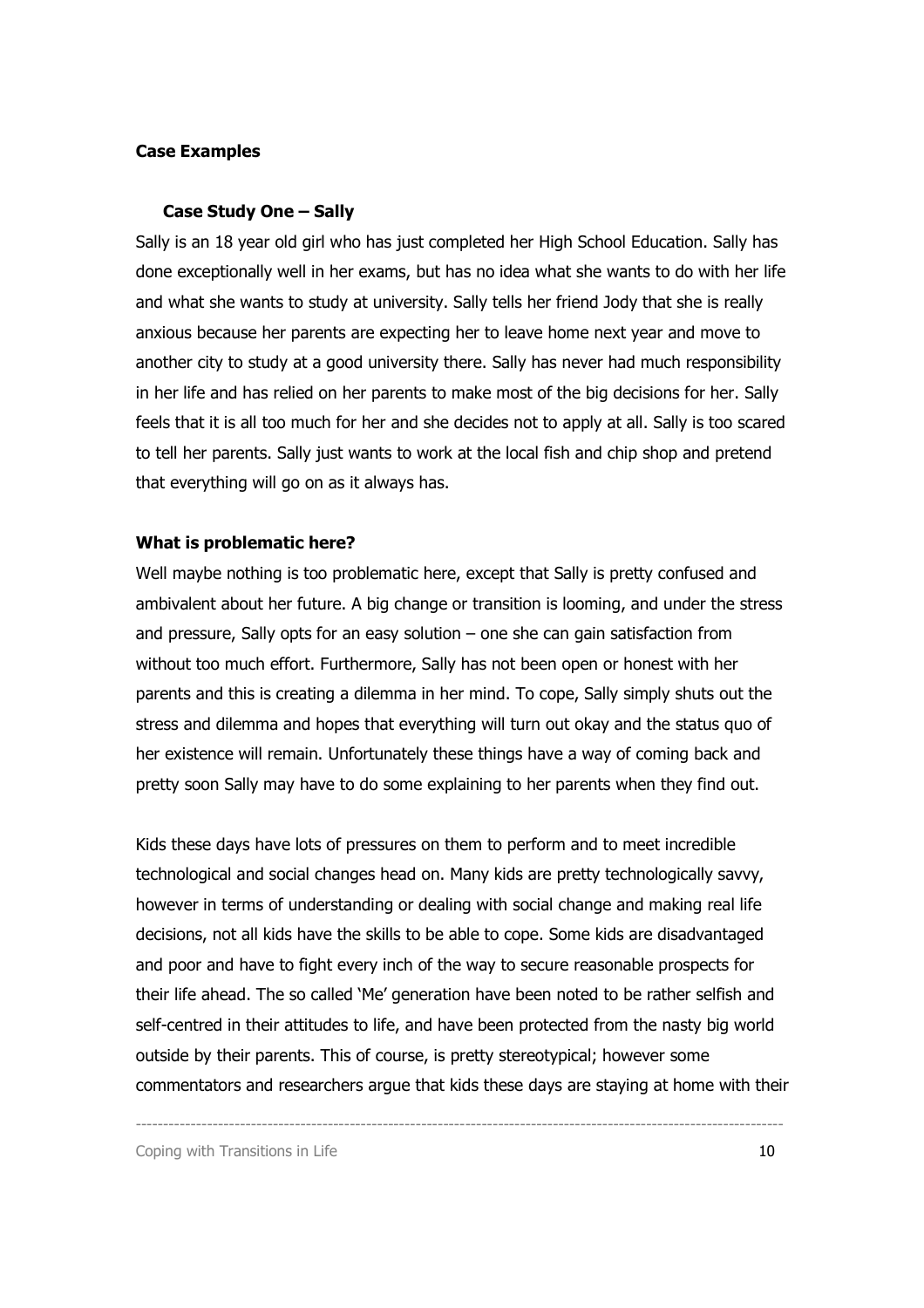parents for much longer than kids have done in the past. In particular they prefer to stay at home whilst studying at their local university or TAFE or similar colleges because of the enormous financial costs of living away from home and feelings of isolation and abandonment should they move away. Their parents often foot the bills and provide emotional support for them as well.

#### Case Study Two – Graham

Graham is 65 years of age and is married to Sue aged 61 years. They have two grown up married daughters who live and work overseas. Graham has recently retired (head storeman at the local chemical factory) and he has great plans to buy a new 4 wheel drive car, to move to the coast and buy a little cottage and a boat and live near the beach, to fish, go to the club and go on trips overseas. Unfortunately Graham's superannuation payout was not as much as was expected and Sue has told him that he is 'a silly old bugger', that the money won't last long and that they will have to tighten their belts if they are going to survive for the next ten years or so. Sue had given up her full-time job as a sales clerk two years ago due to back problems and now works one or two days a week as a sales assistant at the local dress shop. Sue realises that she doesn't earn that much and she is worried about how they will cope with the bills and everything.

Graham won't hear a word of giving up his dreams and says he has got plenty of money and that you can't take it with you and he's going to spend it while he's got it and give Sue a good time. However one year later, Graham is starting to realise that money is getting really tight – he can only afford to drive into town a couple of times a week, they have had stop going out to dinner, and he wont be able to buy the new car, house and boat that he dreamed about. He certainly won't be able to afford to go overseas and he has become quite depressed. He had no idea that retirement would be so hard and wished he had planned his finances better when he was younger.

----------------------------------------------------------------------------------------------------------------------

Coping with Transitions in Life  $11$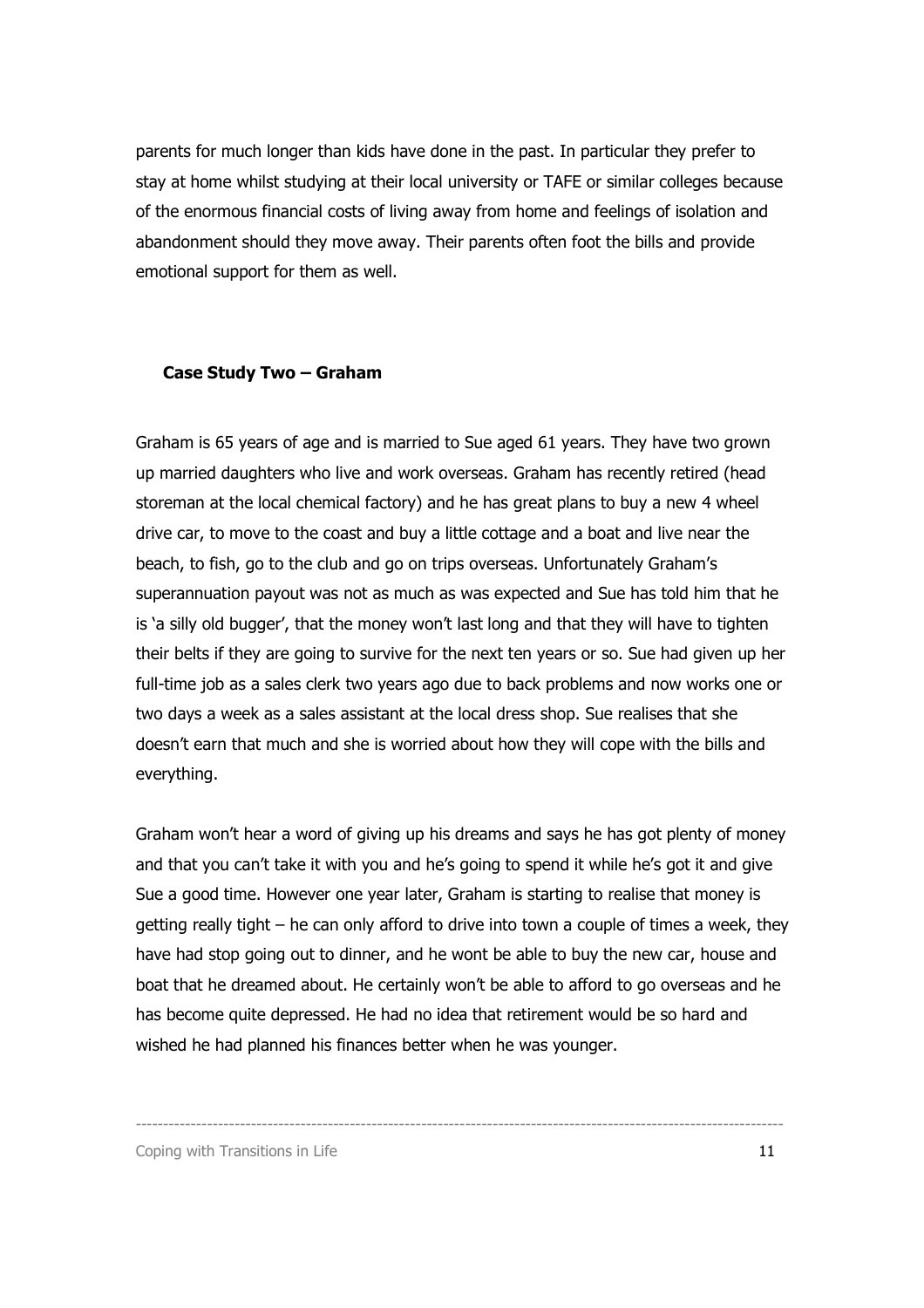The Healthy Ageing Taskforce (2000:11) commented on the barriers to healthy ageing through the lifespan, but especially for older people of retirement age. They stated:

'The family, social and work patterns, established over several generations, have changed significantly in the past two decades. People now have greater choice and flexibility about their roles throughout life. However, economic reforms and the need to compete in the global environment have created a labour market where older people's experience, maturity and commitment appear to be undervalued.'

The chances of Graham being able to undertake even some casual or part time work may be difficult given his age and the way business often discriminates against age. Old notions of retirement age say at 65 years were developed in a period when people did not live very long and really have nothing to do with the current situation where life expectancy for men and women is now on average closer to 80 years of age and where people are healthier and fitter than at any time in past history on average.

#### What is problematic here?

Like many people who seek to retire, unrealistic romanticised dreams of freedom and living life to the full are common themes. Many people simply do not plan properly for their retirement and then when they do retire they suddenly find that they cannot do the things they thought they could and that they have to try to live on very tight budgets because their superannuation payments are not sufficient to live life the way they had previously when earning an income from work. Research findings show time and again that many people but especially men who retire have unrealistic expectations. Emotionally many men have built their lives around their jobs and their work mates, and suddenly their whole purpose in life has stopped. Women tend to have more diverse interests and relationships in life and this build their resilience.

Many men who retire on the other hand and who do not properly plan for their retirement, are susceptible to physical and mental illnesses such as depression, cardiovascular disease, strokes and cancers. Many men say that they miss their jobs and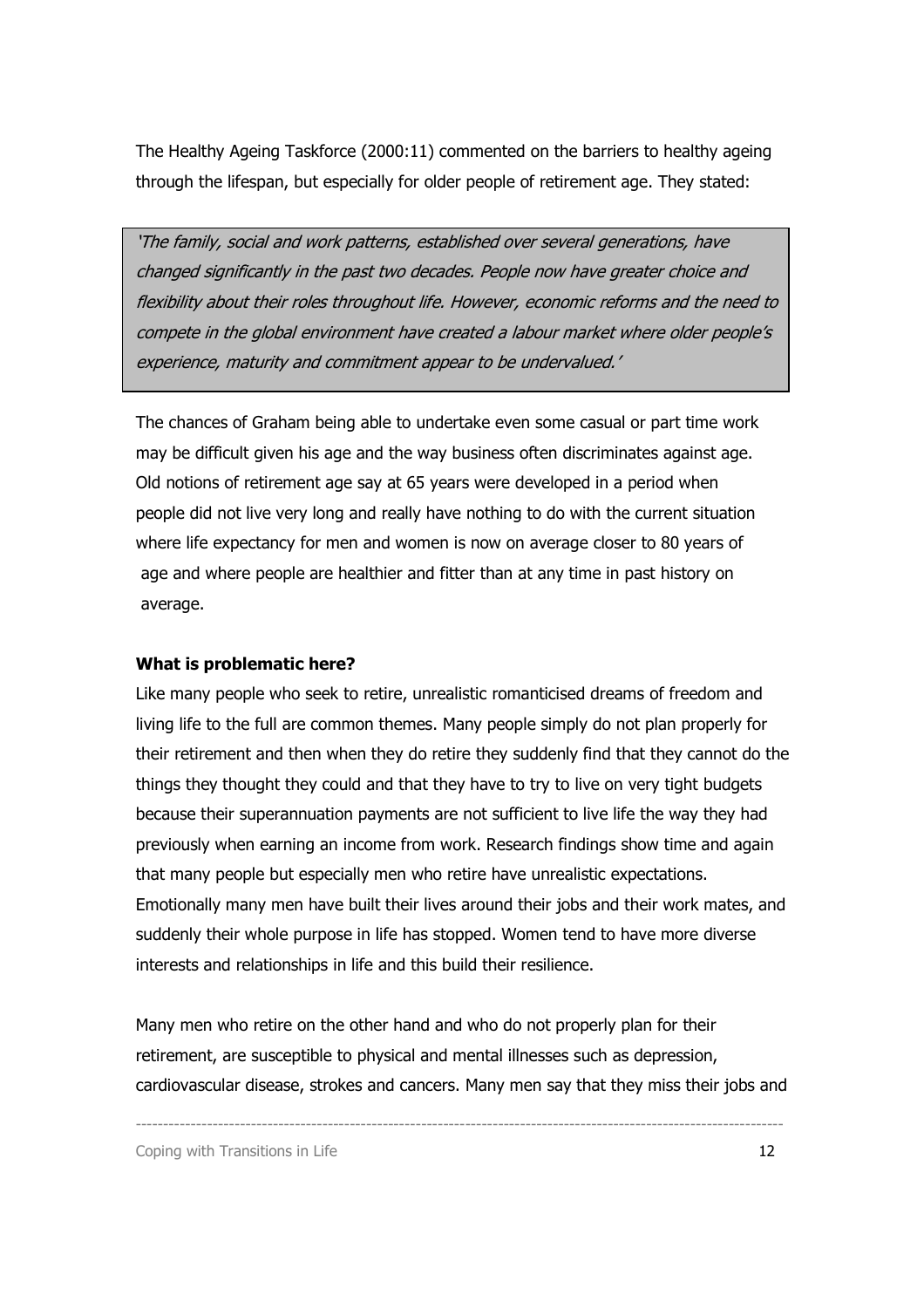their mates. A study by Foskey, Dodwell and Avery (2005) of retired mine workers in NSW found that this was a major concern and where mateship contact continued after retirement, the men were much more resilient – they would help their mates when they were in trouble financially or if they needed emotional support.

It may be important for Graham and Sue to sit down and budget properly or seek a retirement planner to help them sort out their finances so that they can have some quality of life. Graham will need to develop other interests and to make some friends if he is to overcome his disappointments and feelings of depression. Seeking counselling would be a good option for Graham to help him to get things off his chest and to help to guide him in identifying and engaging in activities that won't cost the Earth and may increase his happiness and satisfaction in life (as well as improving his physical and mental health through things like regular exercise, and having a hobby). He may also benefit by exploring ways to develop social networks and relationships with other people.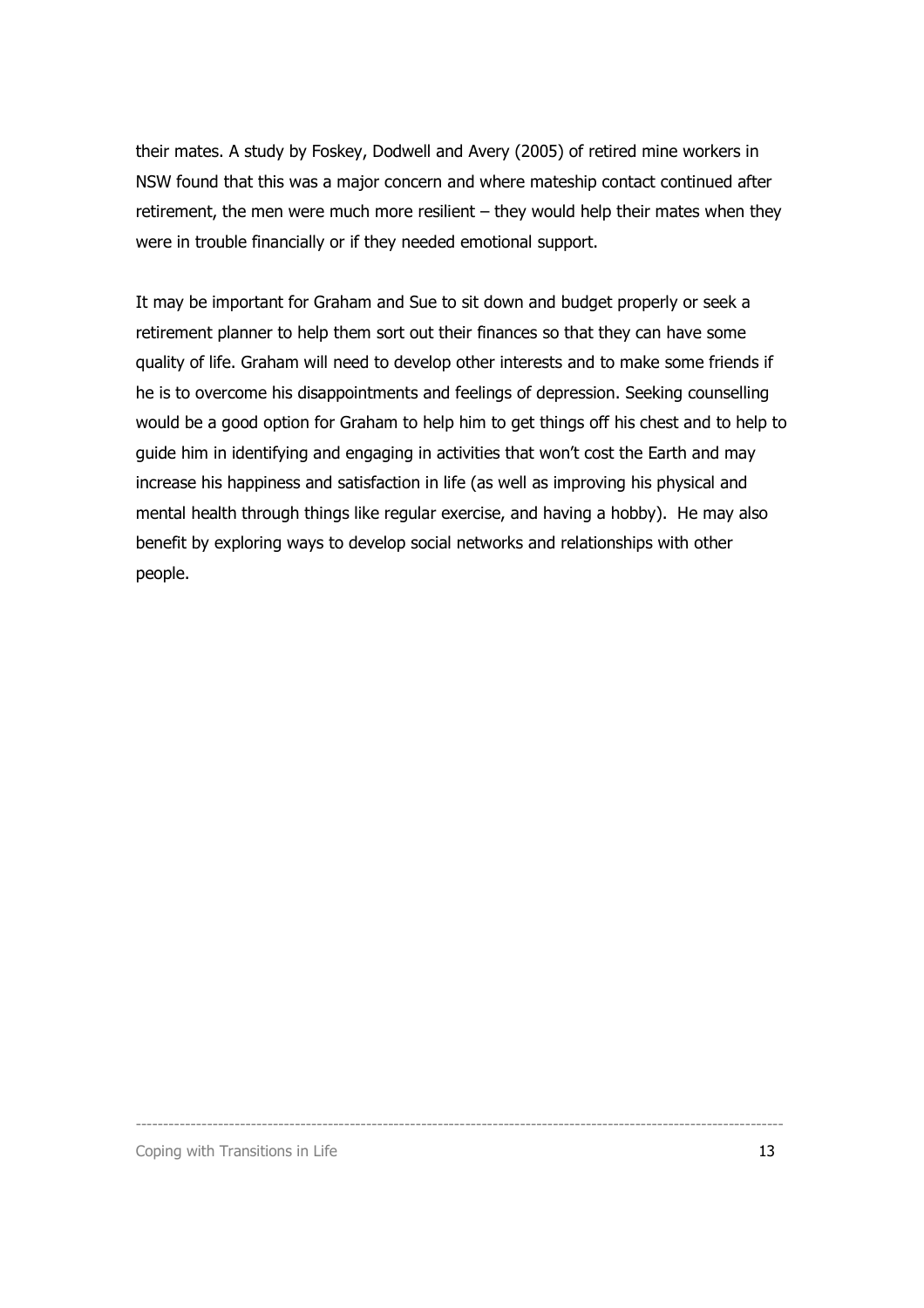# Recommendations

# • Preferred Options, Strategies and skills

Experience and the literature inform us that transitions or changes in life are inevitable and you can fight them, flee from them or preferably accept that you need to prepare for and adapt to the changes in some way. Having confidence in being able to plan for and adapt to change, by having skills and knowledge that you know will work, by building resilience so that you have the emotional strength to problem solve and make decisions is certainly important. Being proactive rather than reactive to change means that it is you that is in charge and you prevent becoming a victim of change. Some tips to help cope with change include the following:

 $\triangleright$  Try to anticipate change – identifying factors leading to change and planning for change requires flexibility of mind not rigidity. Davey (1992) cited in Dadds, Seinen, Roth & Harnett's (2000: 15) work titled 'Early intervention for anxiety disorders in children and adolescents' stated:

'Outcome expectancy models of anxiety postulate that humans develop an expectation of outcome based on a variety of sources of information and existing beliefs…Hence, existing beliefs in highly anxious persons tend to lead to an overestimation of threat and an underestimation of coping resources.'

Having a clearer informed knowledge of change and what it may really entail can help to prevent exaggeration of the nature and consequences of change or transition.

- $\triangleright$  You need to maintain friendships and social networks, to maintain or develop new interests and activities to stop you from stagnating, and accept new challenges armed with confidence, skills and knowledge.
- $\triangleright$  Care for your physical and emotional health you need strength of body and mind to meet the challenges involved in change or transition. Regular exercise, a good balanced and nutritious diet, quality sleep and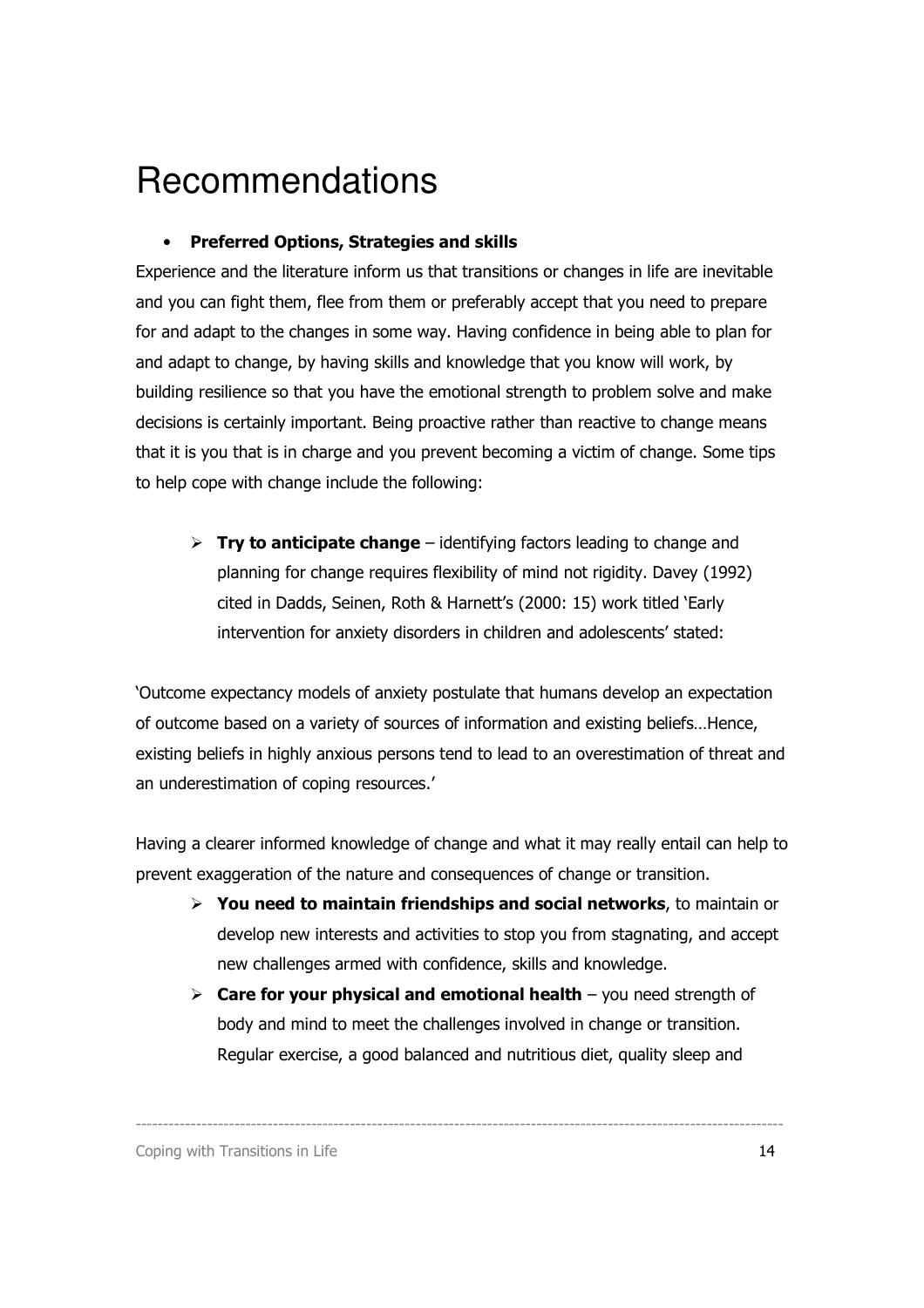relaxation, and limiting stimulates like alcohol, coffee and other substances will help you to feel energised and able to cope with stress.

- $\triangleright$  Learn how to use relaxation techniques since stress is a natural part of life and adapting to change is stressful, learning how to relax your body and mind can be helpful. Activities such as yoga, tai chi, qigong (Lin 2000), listening to relaxing music or relaxation tapes (from local bookstores or libraries), going for a bush walk or a walk along the beach, meditation, developing breathing techniques for relaxation and so on are some ways in which to cope with stress and restore harmony and balance. Music therapy is a well established form of counselling that may, like drama therapy also be useful at least for reducing stress and anxiety relating to change (Bright, 2002).
- $\triangleright$  **Keep an open mind** try to be objective and avoid jumping to conclusions too quickly without understanding the nature of change and its consequences. You may well like the change when at first it didn't look too inviting.
- $\triangleright$  Gather information for learning fear of the unknown can be a great source for cultivating a cycle of distress and ignorance. Change or transition can foster uncertainty for many people. By understanding how change works and what the change may entail builds your confidence to adapt to change. You can do some research on the internet or go to your local library and study what change may bring. Being prepared and having some knowledge can reduce the uncertainty and the fear of the unknown that drives anxiety and stress.
- $\triangleright$  Gradually build the changes 'limit the pace of change' trying to tackle big changes all at once is a recipe for failure – it is just too stressful and consuming of your time and energy. Try to tackle and adjust to smaller changes at a time so that you can have control over what you understand and how you deal with the change. Trying to tackle and adjust to big changes may become too overwhelming and you may end up becoming too stressed and develop depression or anxiety if you fail.

----------------------------------------------------------------------------------------------------------------------

Coping with Transitions in Life 15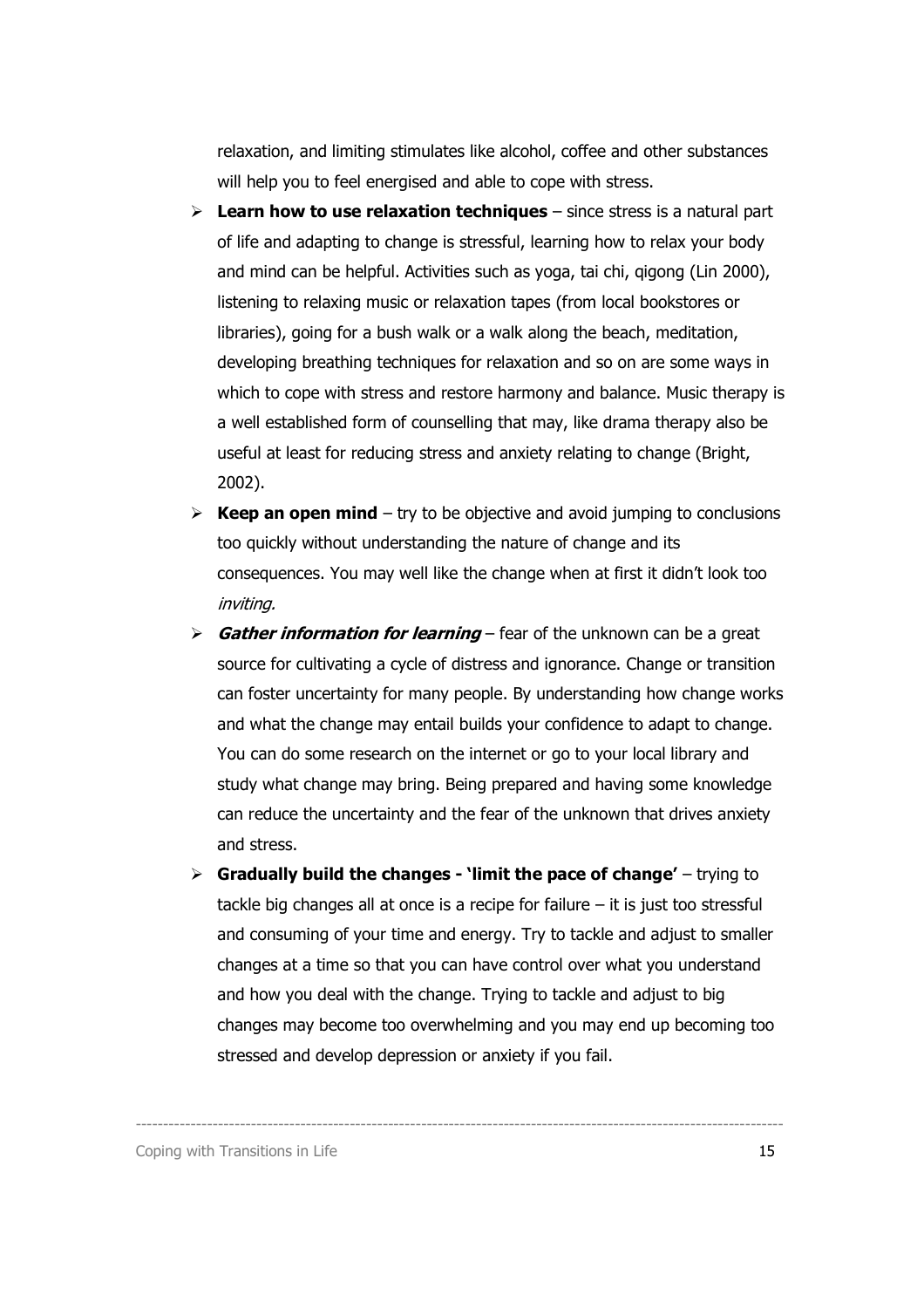- $\triangleright$  Talk to other people who can help and who you trust try to be specific about your worries or concerns with someone you trust and you know will help. This gives the other person the best chance of being clear about what you are going through and how best to help. Being mutually open and cooperative can help to solve lots of problems and issues, and gives you a sense of 'well I'm not doing this all on my own'.
- **Consider joining a support group** experience can be a great teacher. Other people who have experienced transition or change may be able to share their story or stories with you. The purpose of a support group is to assist with understanding and to support one another as they try to cope with change.
- $\triangleright$  Consider professional counselling professional counsellors are people trained with knowledge, skills and experience to provide understanding and assistance for anyone who find life or change difficult to cope with. They can help you to express your concerns, your fears, and your feelings and to understand how you feel about change. They can also help you to develop your own skills and strategies to deal with change so that you have confidence and competence in adapting to change (can be lifelong skills). Professional counsellors are facilitators of learning and change and they can guide you to making better decisions and solving problems yourself (Freshwater, 2003: 69). They develop with you a therapeutic relationship aimed to help you mobilise resources (internal and external) and to develop a plan or plans of action. Keeping a reflective journal or diary can help one focus on change experiences, reactions to change and the evaluation of the effectiveness of coping with change.
- $\triangleright$  Keep a sense of humour we know that life should not be all doom and gloom. We all have the capacity to laugh and find humour in the craziest of things. Change can be stressful so having a sense of humour can break down the seriousness a bit and make change look not so daunting or tough. In a hundred years who is going to care about the change you are faced with today – it's all a matter of perceptions. Go out and see or rent a funny movie or one that makes you laugh. Meet with friends who make you laugh and see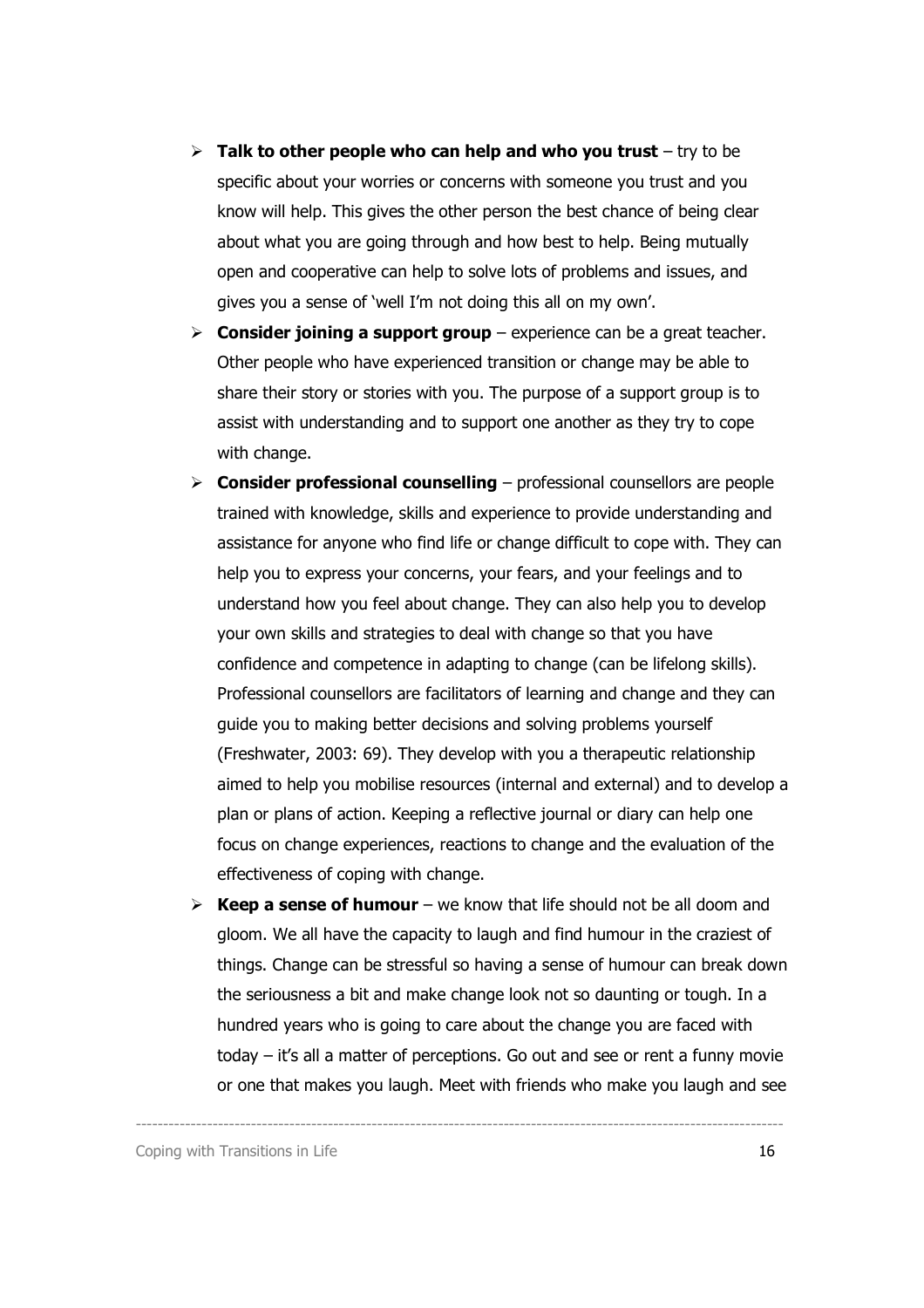the funny or ridiculous side of things. That old Monty Python song 'Always look on the bright side of life' and having a laugh at adversity can actually help you to look at change in a totally different and less sinister or threatening light. Humour is good for your body and mind too as it releases pent up energy and reduces the build up of cortisol that is released during stress, especially chronic levels of stress where high levels of cortisol can be damaging to the body and brain and to fighting off infections and wound healing.

#### • Journaling and an exercise

Either a daily or weekly diary or journal book can be useful for helping people to cope with change. What sort of things would you write? Well for one thing change often causes self doubts and stress as fear of the unknown or uncertainty is a normal part of being human. Uncomfortable feelings and emotions can often arise and this can affect a person's activities, relationships with others and behaviour and thinking. At the severe end of the scale one could become overwhelmed by a change or a transition such as having a baby, losing a job, being separated or divorced, experiencing a major illness or a change in one's body and psychological state (e.g., puberty, menopause, middle age crisis) and ane up with say major depression. The idea of resilience is to ensure that you have the resources and support systems that will prevent such a situation from eventuating.

A journal can be as simple as writing down your thoughts and activities each day including how you feel about them. In Cognitive Behavioural Therapy a journal or diary could outline positive and negative experiences, promoting where possible the positive experiences, feelings and emotions so that resilience is constantly being built up, and memory and effective habits can be formed rather than ineffective options. Reflection of your experiences is an important part of interpreting the story or points that you have written in your journal and it is important to also write down these reflections and interpretations.

----------------------------------------------------------------------------------------------------------------------

Coping with Transitions in Life 17 and 17 and 17 and 17 and 17 and 17 and 17 and 17 and 17 and 17 and 17 and 17 and 17 and 17 and 17 and 17 and 17 and 17 and 17 and 17 and 17 and 17 and 17 and 17 and 17 and 17 and 17 and 1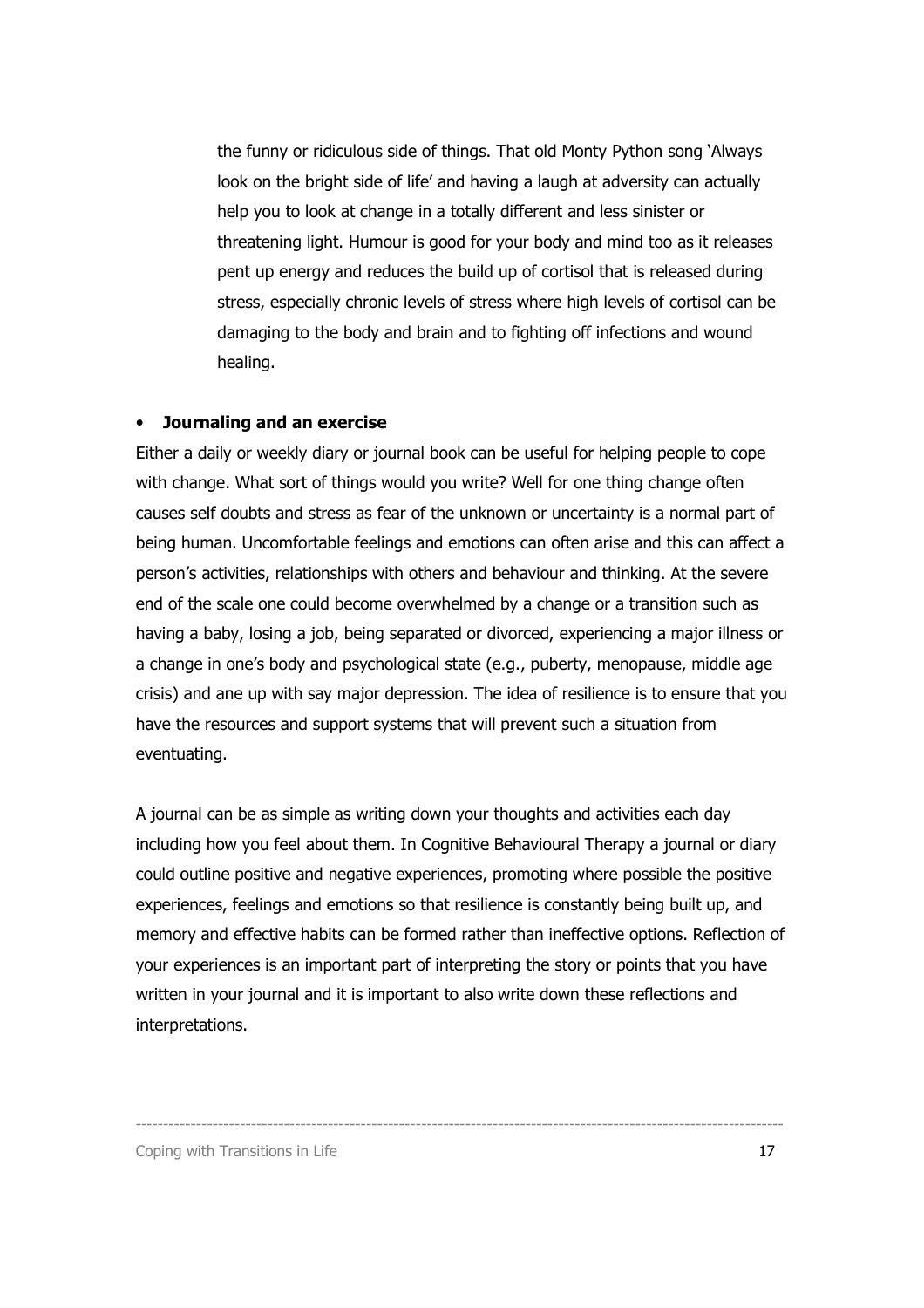### Exercise:

Some questions that you might ask yourself could include the following. Indeed this could be a great exercise for you to engage in right now.

- Do you feel that you are able to deal with smaller aspects of a change that is confronting you?
- If so what sort of resources and assistance do you need to do this?
- How do you maintain some quality of life each day so that the change does not overwhelm your life and those of others around you?
- How do you relax in the face of stress?
- How is your relationship with friends and those you love affected by the change?
- Are you able to communicate your feelings and concerns to them?
- How could you improve communication in terms of content and relationship aspects?
- Who can you go to for help and support? If you have sought support what was the outcome?
- Do you think that a change or dealing with a change today has been beneficial or not? Perhaps rate the benefit or not as per the following scale:

| n              |  |  | -3      | 4       | $\ddot{\phantom{1}}$ |
|----------------|--|--|---------|---------|----------------------|
| Moderate<br>No |  |  | High    |         |                      |
| Benefit        |  |  | Benefit | Benefit |                      |

 $\overline{\phantom{a}}$  , and the contract of the contract of the contract of the contract of the contract of the contract of the contract of the contract of the contract of the contract of the contract of the contract of the contrac

By reflecting on these sorts of questions when writing daily experiences, change and your reaction to change can be mapped and progress of coping with change discussed at the counselling session.

----------------------------------------------------------------------------------------------------------------------

Coping with Transitions in Life 18 and the 18 and the 18 and 18 and 18 and 18 and 18 and 18 and 18 and 18 and 18 and 18 and 18 and 18 and 18 and 18 and 18 and 18 and 18 and 18 and 18 and 18 and 18 and 18 and 18 and 18 and

ֺ֝֡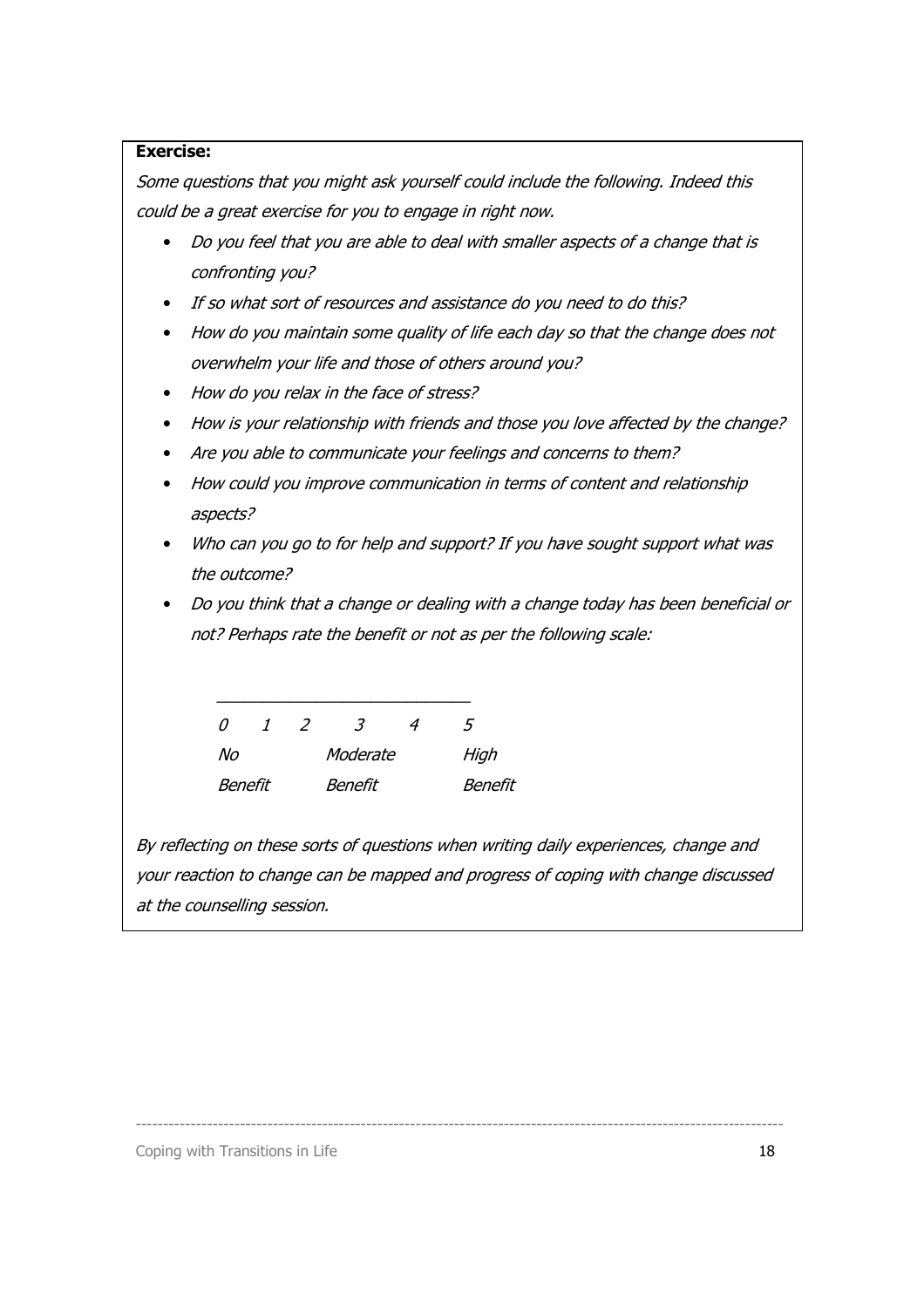### • Positive Case Examples

The following case studies are based on real life experiences however the names and circumstances are fictional and designed purely for educational purposes.

### Case Study One – Leisha

Leisha is a 17 year old girl who has a young infant daughter Tippa aged 15 months. Her partner left the relationship before Leisha had the baby and hasn't been seen or heard of since. Leisha lives at home with her parents. Initially Leisha was very scared about having a baby, and although she went to all the prenatal classes, she wondered what was going to happen with her life.

Leisha decided to stay at school despite having her baby because she felt that she needed to be able to have something to fall back on for the future, and without this education she would have difficulties getting jobs. Leisha had had very productive meetings with the school principal, the school's career guidance counsellor, her teachers and friends at school and in her local church group and she believes that she has made the right decision. Leisha also recognised that she needed lots of help and she rallied her family and friends to give her support. This made her feel a lot less anxious. Her parents after the initial shock committed themselves to supporting their daughter and they were just so elated when Tippa was born and they became grandparents. Leisha was loved and supported and comforted by everyone before and after her pregnancy, and Leisha has been getting really good grades at school. Leisha wants to go to the local TAFE and study to be a Chef as she loves cooking and being creative and plans to open her own restaurant one day. Leisha has also been seeing a counsellor once every few weeks, and she has found this has helped her to understand her parenting role, to take charge of her life and to plan out what she is going to do in the immediate future. Leisha loves going out with her friends and has a very active social life which her parents happily support. Leisha also does some part-time work on weekends at the local café.

----------------------------------------------------------------------------------------------------------------------

Coping with Transitions in Life 19 and the 19 and the 19 and 19 and 19 and 19 and 19 and 19 and 19 and 19 and 19 and 19 and 19 and 19 and 19 and 19 and 19 and 19 and 19 and 19 and 19 and 19 and 19 and 19 and 19 and 19 and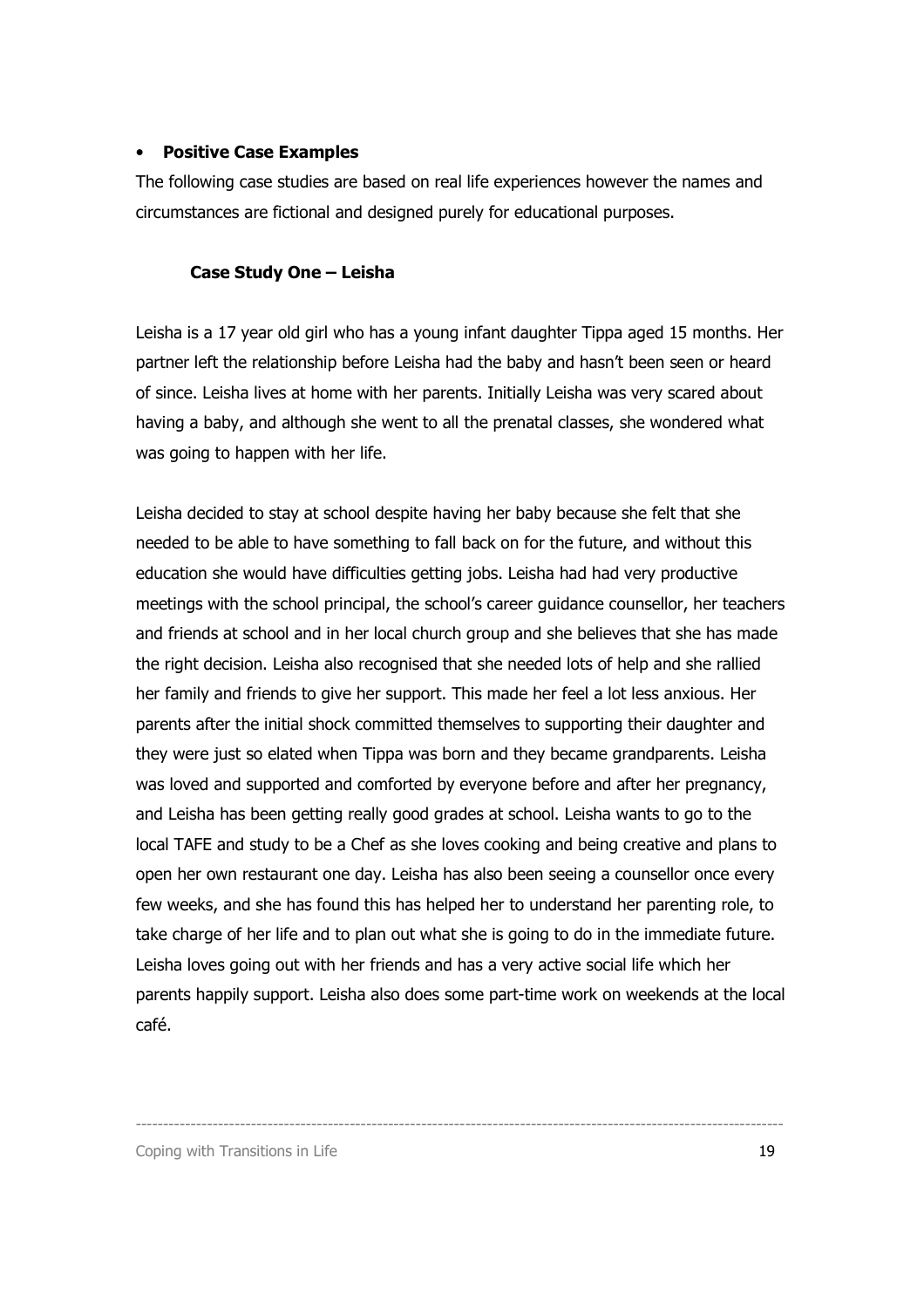#### What can we make of Leisha's story?

His situation could have turned out so differently and have had many negative consequences. Fortunately Leisha has a strong sense of who she is and what she wants to do. She was anxious at first about having the baby and being a sole parent, but she has such a great social support network that any challenges that she has met she has been easily able to deal with. Her parents, friends and teachers are all part of Leisha's support team and Leisha has built up lots of resilience evidenced by having excellent internal and external resources and that she is not afraid to seek out help when she needs it.

#### Case Study Two – Carla

Carla is a 37 year old woman who works as a manager in a large engineering firm. She is married with two children a boy aged 10 (Carlos) and girl aged 8 (Anna). Her husband Rodrigo is great with the kids and very devoted and loving to Carla but he has recently been laid off from work (clothing factory supervisor) because the company became liquidated and folded. Although her job is ell paid, Carla has been very worried about finances, the mortgage and having enough money to pay for all of the bills such as council rates, telephone and electricity bills, school fees, food, clothes and fuel for the two cars. There has been a bit of tension lately since Rodrigo lost his job and both Carla and Rodrigo have had some heated verbal exchanges. Carla realises that she is under a lot of pressure and has sought the help of a counsellor to see what can be done with her circumstances. The counsellor has been great because Carla can get lots of feelings and frustrations off her chest and is able to get some really pragmatic ideas about getting support. Carla also has a very supportive family and her father has stated that he will help them out financially for the time being. Carla also has a great bunch of girlfriends that she talks to and has coffee with on a regular basis and a couple of mothers whose kids go to the same school as Carlos and Anna have helped out with transport to and from school. This has relieved Carla's anxiety, but she knows that she will need a longer term plan and that Rodrigo is going to have to help. Rodrigo has been trying to get another job, but he may have to travel to another suburb much further away where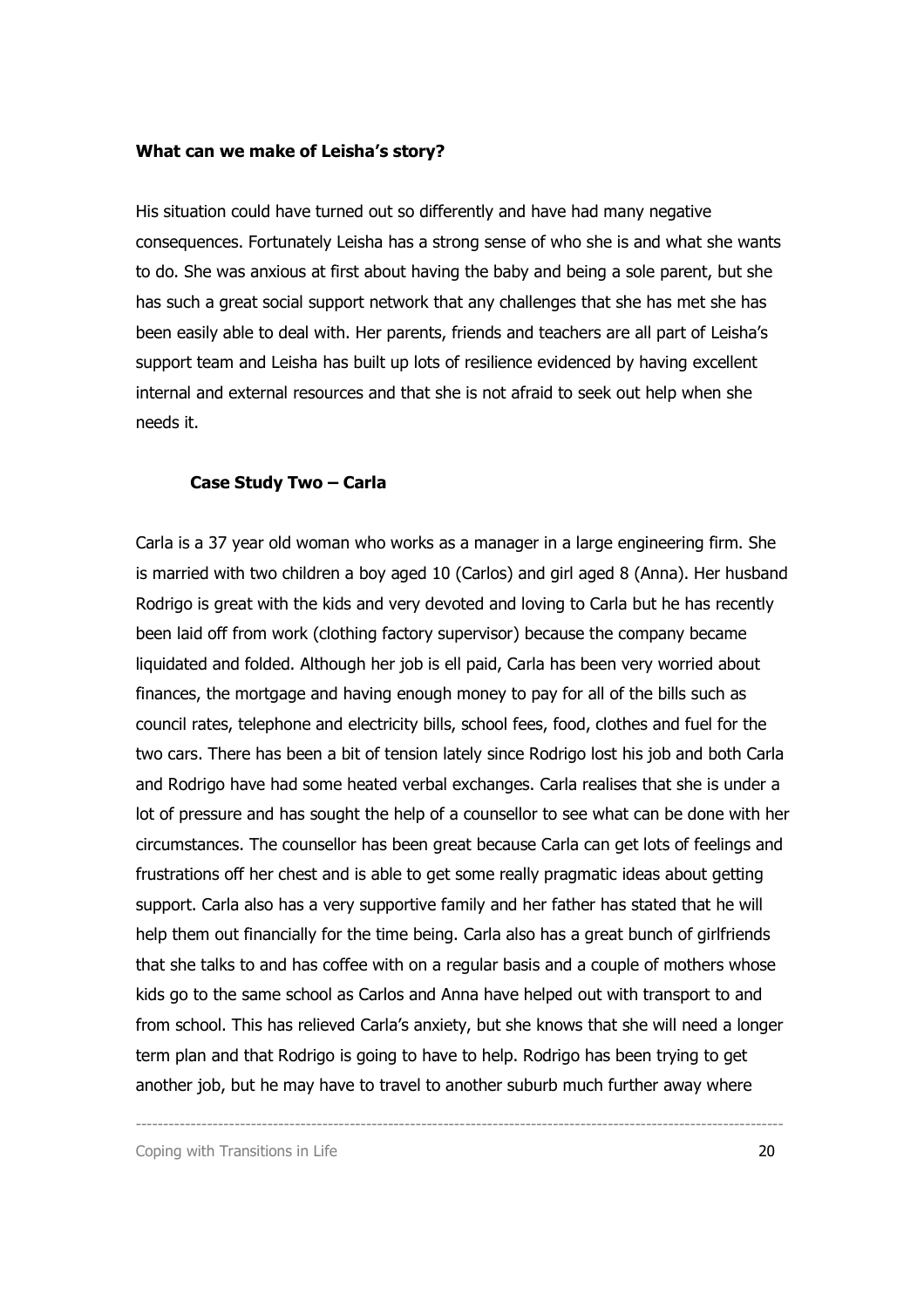there is some work vacancies. He has applied for two positions and has been asked to come in for an interview soon so he is focused and a bit on edge but is quietly confident he has the experience and knowledge to be successful. Carla and Rodrigo have been to see their accountant so that they can sort out a plan to ease their financial burden and whilst money is tight, they can see that they will be able to cope, especially with her father's offer of support. Carla continues to go to the gym in the mornings and to book club every second Saturday which she enjoys.

#### What can we make of Carla's story?

The change in circumstances following her husband's loss of his job created considerable stress for Carla in the face of mounting bills and family tension testing her relationship with Rodrigo. Carla to her credit could understand the nature of this change and looked for ways to cope and people to talk to about her dilemma. Carla has strong family and social supports and this has enabled her to take control and seek out solutions to her problems. She has sought the help of her father and this has been very positive. She realises that this is not going to be a permanent solution and with Rodrigo they have sought out financial planning advice and help and have been able to ascertain that with some belt tightening in some areas they will be financially okay. Carla also realised that there was tension between her and Rodrigo and she sought the help of a professional counsellor. She has been able to express her fears and frustrations which have greatly relieved her anxiety and she realises that she needed to let off some steam. Carla also has some great girlfriends who have also given her lots of emotional and practical support. Carla has taken comfort in the fact that Rodrigo is doing a great job caring for the kids when her work commitments become too great under the stress. Carla has not given up her activities such as the gym and book club and this has helped her to relax a bit.

----------------------------------------------------------------------------------------------------------------------

Coping with Transitions in Life 21 and 20 and 21 and 21 and 21 and 21 and 21 and 21 and 21 and 21 and 21 and 21 and 21 and 21 and 22 and 22 and 22 and 22 and 22 and 22 and 22 and 22 and 22 and 22 and 22 and 22 and 22 and 2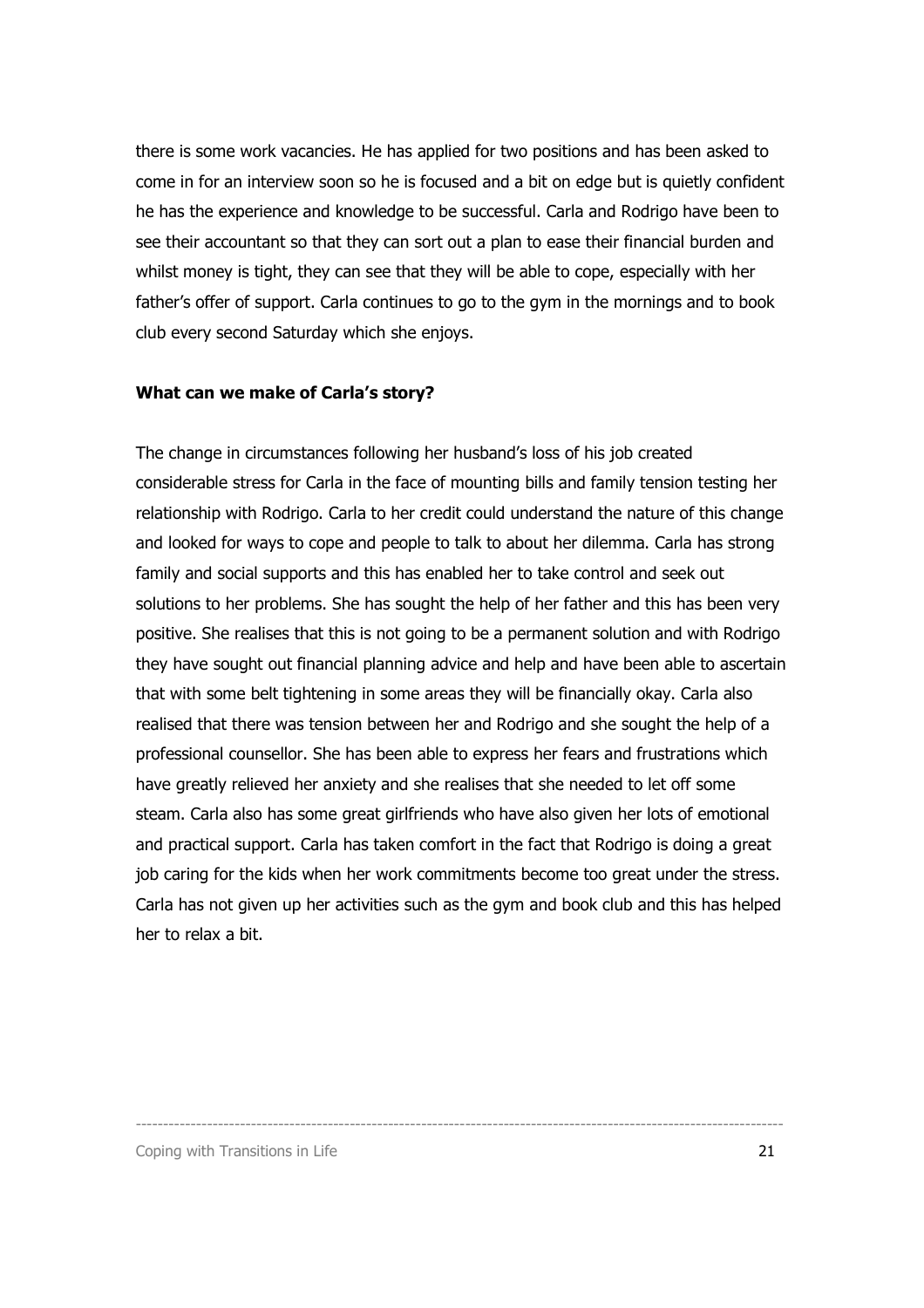# **Conclusion**

This booklet has explored the nature of life transitions or change. Change is necessary in all of our lives, but sometimes change is difficult to accept or to adapt to. Theory related to change has been discussed. It is apparent that people who have built some resilience physically, emotionally, socially and even spiritually have a greater chance of adapting to change and the stress this may engender than those who don't. Resilience or protective factors have been discussed and coping strategies utilise this knowledge to enable positive outcomes. Examples of ineffective coping and then more effective coping have been presented so that you can see a little bit of coping in action.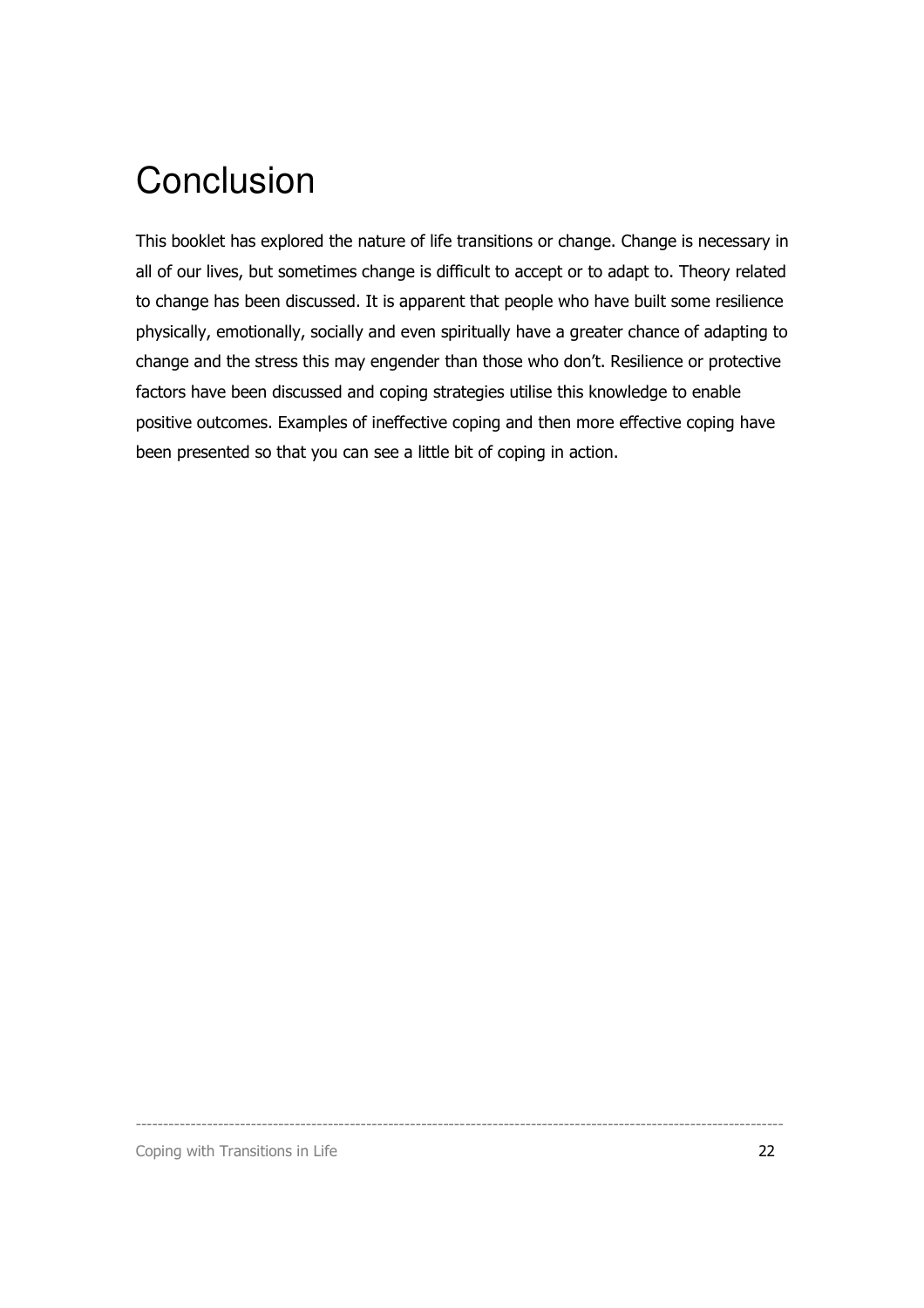# References and Bibliography

Bright, R., 2002, Supportive Eclectic Music therapy for Grief and Loss: A Practical Handbook for Professionals, MMB Music, Inc., Saint Louis. Ceridian Foundation, 2002, Coping With Change, pp. 3-4.

Dadds, M., Seinen, A., Roth, J., & Harnett, P., 2000, Early intervention for anxiety disorders in children and adolescents, Griffith University, Queensland.

Foskey, R., 2002, Older Farmers and Retirement: A Report for the Rural Industries Research and Development Corporation, RIRDC, Kingston, ACT.

Foskey, R., Dodwell, G., & Avery, A.J., 'Stories of mental health promotion in the field: Mature Men Matter – Mental wellness and experiences of retired miners', paper presented at the 10<sup>th</sup> Rural Mental Health Conference NSW, Twin Towns, Tweed Heads, November. Published in proceedings and on CD-ROM.

Freshwater, D., 2003, Counselling Skills for Nurses, Midwives and Health Visitors, Open University Press, Maidenhead.

Healthy Ageing Taskforce, 2000, Commonwealth, State and Territory Strategy on Healthy Ageing, prepared by the Healthy Ageing Taskforce and endorsed by Commonwealth, State and territory Ministers responsible for ageing issues, Commonwealth, States and Territories of Australia, March 2000, Canberra.

Herzog, A. & Marcus, H., 1999, 'The self-concept in life-span and ageing research', in Handbook of Theories of Ageing, L.Vern Bengston & K Warner Schaie (eds.), Springer Publishing Company, New York, pp. 227-252.